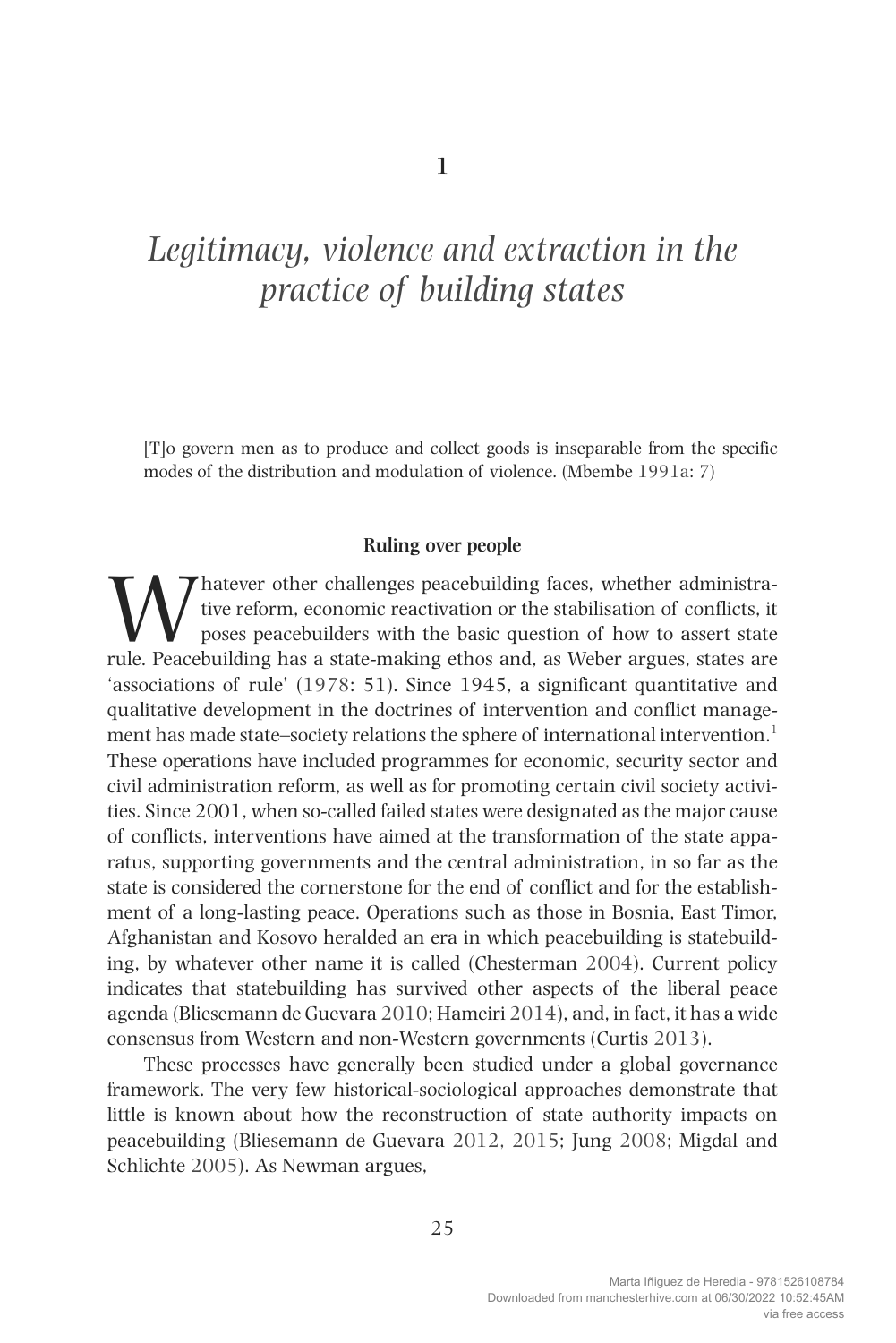In historical perspective statebuilding has generally been a coercive and often a violent process. Statebuilding involves imposing a unified, centralised state and subjugating peripheral regions, securing border areas and imposing regulation, institutions, taxation and control. This has been a violent process because it threatens the interests of recalcitrant actors and it encounters outlying resistance which must be suppressed. […] In stark contrast, in the twenty-first century scholars and policy analysts interested in peacebuilding portray peacebuilding and statebuilding as complementary or even mutually dependent. (2013: 141)

However, Newman himself falls short of fully developing a historical-sociological approach. This chapter analyses statebuilding from the practices and patterns that constitute it presently and historically. It argues that peacebuilding as statebuilding is based on the same practices of coercion, extraction and claims to legitimacy that define state-making, and that these practices are the ground for resistance. Resistance reflects not just issues of bad governance, or a rejection of internationally led agendas that impinge on a local culture. It reflects the experience of war, poverty, and political processes as intolerable and humiliating. However, as Eric Wolf states, social science cannot be restricted to the study of 'self-contained' societies (1982: 385). Resistance needs to be seen as an expression of an experience that is historical and inseparable from global political and economic processes.

Peacebuilding shares with state-making the claims to legitimate authority to distribute rights, privileges, violence and economic resources. It is based on a high-modernist discourse of peace, democracy and development that promises to be the solution to the problems (post-)conflict states and societies face; it is based on the support of a strong winning party or a power-sharing agreement, in a way that militarises government; and it continues or establishes new ways of extraction that tend to reinforce patterns of accumulation and dispossession.

These three elements (coercion, capital and legitimacy), which relate to the legacy of Max Weber, are part and parcel of a widely embraced tradition about what states are and how they came into being. As Hintze pointed out, Weber's insight is to have revealed the state as an 'institutional enterprise possessing coercive force', tearing down ideological conceptions of the state as a neutral and collective good (cited in Anter 2014: 40). But this approach has its limitations.

Hannah Arendt criticised Weber for having merged violence and power. She argued that violence does not create power, but destroys it (1970: 35–8). For Arendt, the issue is not to have linked violence with the exercise of state violence but to have established a causal and ontological link. Weber is also at the root of the 'bellicist' account, which, although it establishes what Teschke calls the 'core hypothesis constitut[ing] the dominant paradigm of state formation theory in contemporary scholarship', does not fit the formation of *all* states (2003: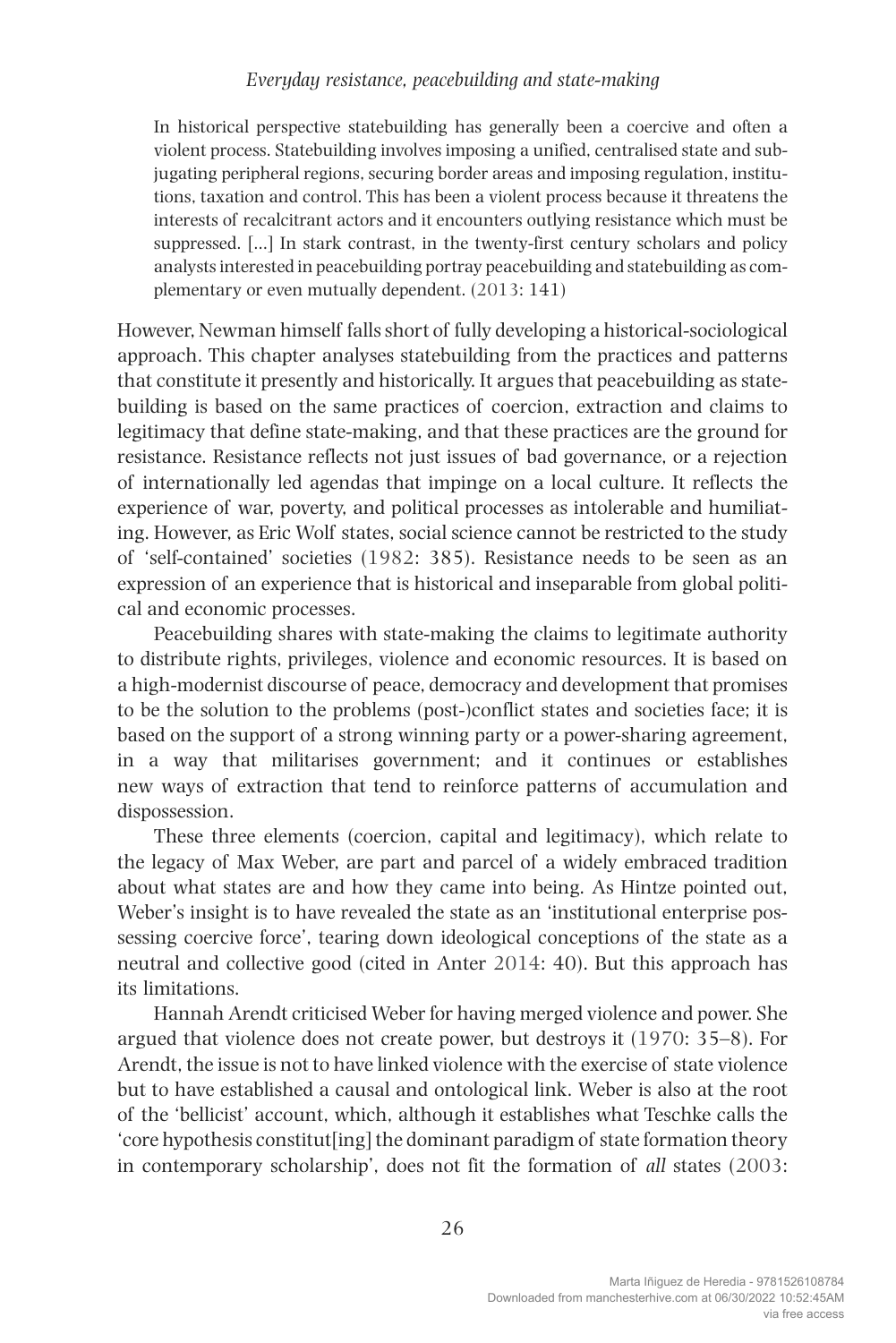119).2 The 'bellicist' account entails a process which Norbert Elias (1982) saw as having 'two phases'. In the first phase, the threat and preparation for war provides the momentum to recruit men and taxes, simultaneously creating the incentives to centralise and develop institutions for the securing of the territory. A second phase takes place when this institution is democratised. The problem of this account is that it is focused on the process of power concentration and later democratisation that ultimately reflects the unfolding of the modern European nation-state.

The benefit of the Weberian tradition is to offer a relatively simple formula that allows us to sharpen the perspective about the continuities, changes, specificities and generalities of different states and different past and contemporary state-making processes. In this book, state-making (and peacebuilding/ statebuilding) is a process of asserting, consolidating and exercising rule through the management of violence and wealth that has both national and international elements. This simple formula fits a wide range of states, and in particular African states, which have been forged out of processes marked by violence and extraction, with claims to legitimacy. For Achille Mbembe, rule and states in Africa were consolidated during colonisation through two different forms of violence, one of conquest under a claim of 'right to rule' and another of 'domestication' under the discourse of civilising the natives (2001: Ch. 1). The particularities of peacebuilding come from the contexts and international structure in which they are embedded. The contemporary reconstruction of state authority after conflict has not represented an authority resting on popular consent, but the political compromises of different parties through power sharing which international actors have advocated for. The discourse of peacebuilding informs these strategies and underpins the need for these compromises, also affording a platform for legitimising international actors. Recognising common practices as longer patterns of state-making that link different kinds of states with different historical developments allows us to depathologise 'failed' states.

The chapter starts with a discussion of Weberian historical sociology in order to analyse not only coercion, extraction and claims to legitimacy as constitutive practices of states, but also how informal and plural forms of governance do not make the DRC pathological; in fact, they characterise the nature of peacebuilding as a plural and improvised form of ruling. This is illustrated with some empirical examples in the fourth section of the chapter. Before that, a third section analyses both Africa's normality and exceptionalism. It first discusses the main critiques that Weberian historical sociology has received in making African states a 'shadow' of the ideal European states (cf. Ferguson 2006) and then goes on to analyse particularities of African states through the work of Achille Mbembe. The section highlights the need to take Africa's historicity into account in order to understand its politics and its interconnected nature with global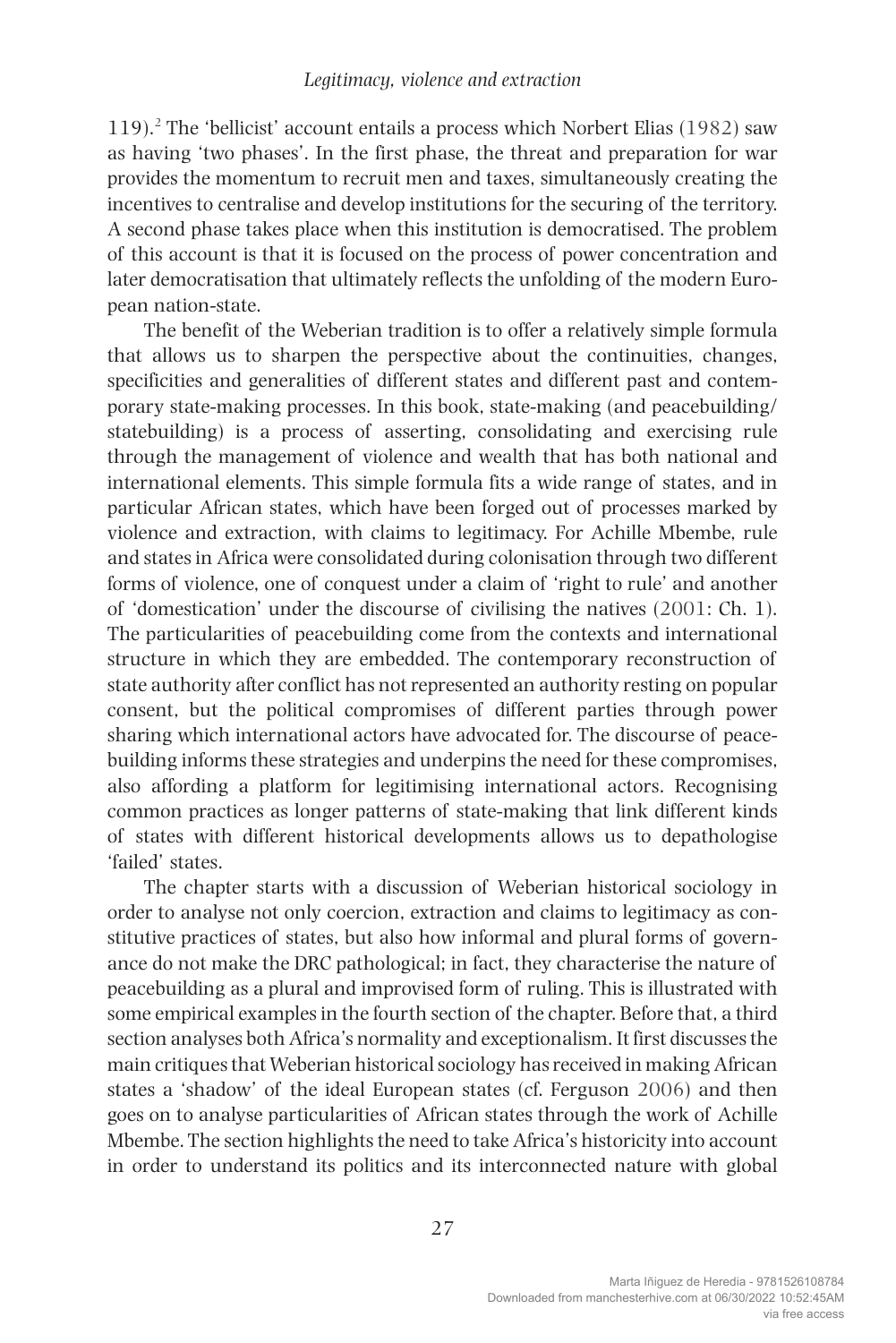politics. The chapter facilitates an analysis of the object of resistance beyond international actors, while also pointing to several challenges of theorising resistance in this context. These will be more fully developed in the following chapters.

#### **Practices and patterns of state-making**

Historical sociology has provided some of the most extensive research and theorisation on state theory and state formation. It is not unitary, as there have been different approaches within it, nor does it necessarily provide the best account. It suffers from important critiques, since it is underpinned by Weber and his Eurocentric approach. Other theories have also added important insights. Michel Foucault, post-structuralism and feminism have identified the constitutive links between the private and public arenas, the plural and decentralising exercise that power relations within states give rise to and the important relationship between formal and informal processes (Ashley 1988; Foucault 2008, 1991; Wilmer 2009). Some of these features, explored below, are synthesised in Achille Mbembe's theory of the African political space.

Historical sociology, and some elements of Weberian theory, are still useful to observe not the specificities of the European state but the broader patterns through which states assert rule. Historical sociology is a corrective to three misunderstandings commonly made in peacebuilding literature and policy, which are that: (1) statebuilding, as an internationally led enterprise, is external to the actual practice of ruling and is a solution to the problems of war; (2) the state is a naturally, and not historically, occurring institution, and its problems can be solved by changing its internal dynamics, without addressing the inequalities and dynamics of the global political economy; and (3) the state is the 'hero', able to harmonise competing interests inside and outside (cf. Ashley 1988). This form is an ideal version of the state as a service provider, with a central and coherent administration based on routinised bureaucratic practices and with high levels of legitimacy to distribute and manage wealth and violence, based on the rule of law. Peacebuilding thus exposes an ideal version of the Weberian state, which not only sanitises its history and disregards the constraints that the international context imposes, but ascribes to it features that do not belong to even the most organised and consolidated states.

By contrast, (post-)conflict states and, in particular, African states are characterised by neopatrimonial practices. As discussed below and in Chapter 3, the sources of state failure and of conflict come down to how violence, wealth, rights and services are distributed through personal networks of patronage rather than rational, bureaucratised procedures. Yet this understanding ceases to be a policy or analytical argument and becomes normative political theory about how society should be organised and about the way political and economic goods should be distributed.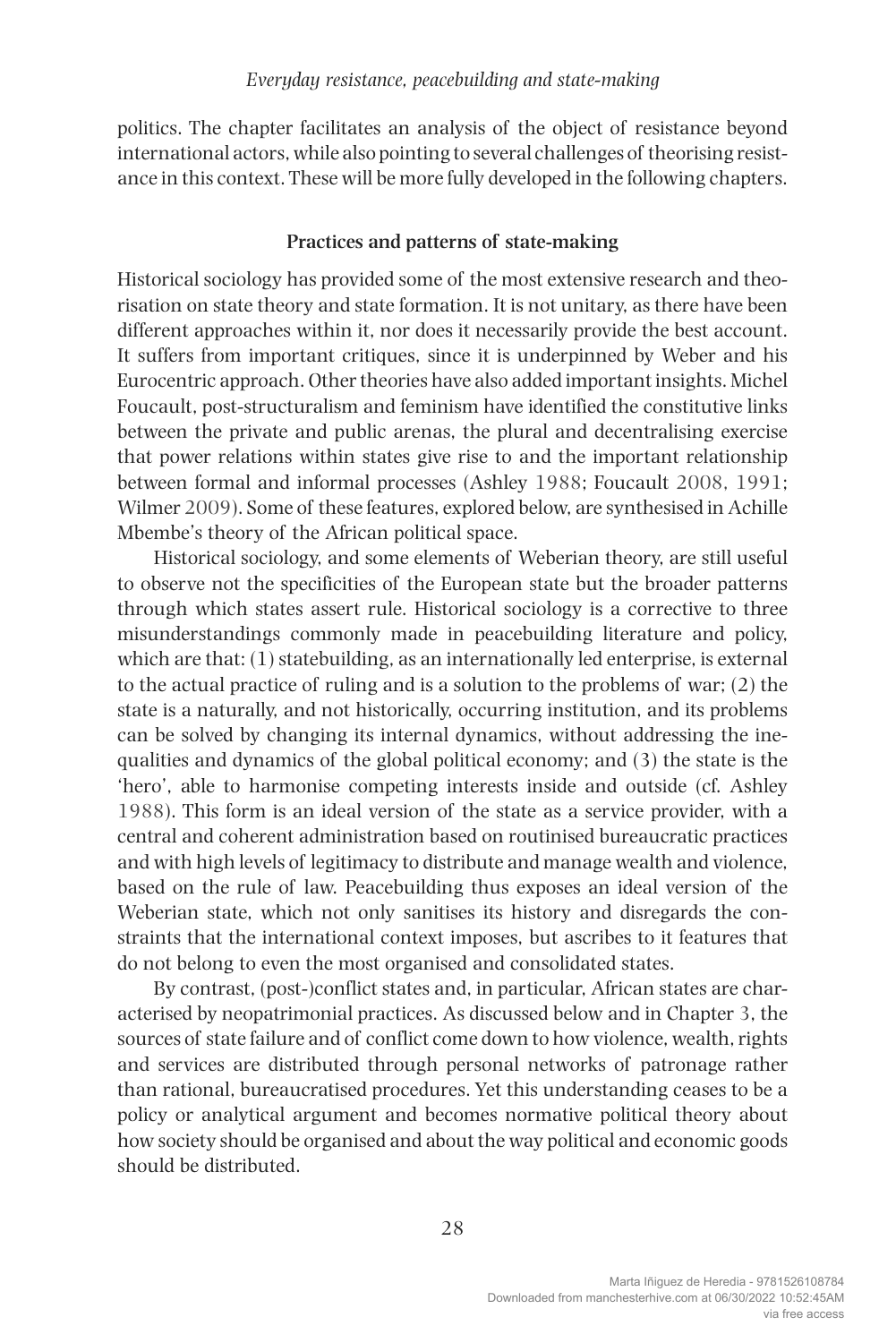An analysis of historical sociology shows that centralisation, monopoly of violence, impersonal bureaucratised practices and legitimacy are all limited and contested. The hallmark of Weberian theory is to see the state through the lens of the institutionalisation and legitimation of the means of coercion which grants the state the organisational capacity to administer the population of a particular territory (Weber 1978: 54–6). Territory and rule, backed by force under a claim to legitimacy, were all necessary elements in the definition of a state. Weber is generally misunderstood on this, for he never implied that the state would have the monopoly of coercion, just that it would have the *legitimate* means of coercion. This could be extended to his vision of ruling. Weber looked at the state, and indeed at every social relationship, as an association in which two elements, force and rule, were combined (Anter 2014: 46). In fact, 'the state as a relation of rulership consisting of command and compliance [became] *the*  paradigm of political thought in the later nineteenth and early twentieth centuries' (Anter 2014: 48).

Contemporary historical sociology has added nuances to a Weberian state theory that many consider unfinished (Anter 2014: 1–2; Mann 1993: 58). Mann's 'institutional statism' sought to synthesise two currents that until then had seen the state either as a place to host particular interests or as an actor, entirely driven by an elite administration. Mann's categorisation allows us to see some of the flaws in the approaches to the conflict in the DRC and current peacebuilding policy. The first current, which sees states as places, has a class-based/Marxist version and a liberal/pluralist version. Class-based theorists think that states are the result of class struggle at two crucial points during feudalism and early capitalism. This gives states their capitalist character and their fundamental function as instruments for 'capital accumulation and class regulation' (Mann 1993: 45). In many respects, though generally outside the historical-materialist framework, this links to the vision of resource wars and post-colonial states as instruments for the enrichment of the elites and their allies that end up serving the status quo within states (Deneault 2008; Renton, Seddon, and Zeilig 2007). Mann's liberal version of this approach, pluralism, is for him 'liberal democracy's (especially American democracy's) view of itself ' (1993: 45). It accounts for the birth of the democratic state through the rise of pressure groups contesting old regimes and their institutions and increasing popular participation (Mann 1993: 45). This reflects the vision of much peacebuilding policy and liberal scholarship. An old, undemocratic 'neopatrimonial' state is the cause of conflict, it is illegitimate and it needs to be replaced by a legitimate democratic state where a wide spectrum of the population is represented and is able to participate (ISSSS 2013; Lemay-Hébert 2009; Fukuyama 2004). In both versions of the 'state as a place', society is almost equated with the state and, as Mann notes, there is no account of how the state operates (at least partly)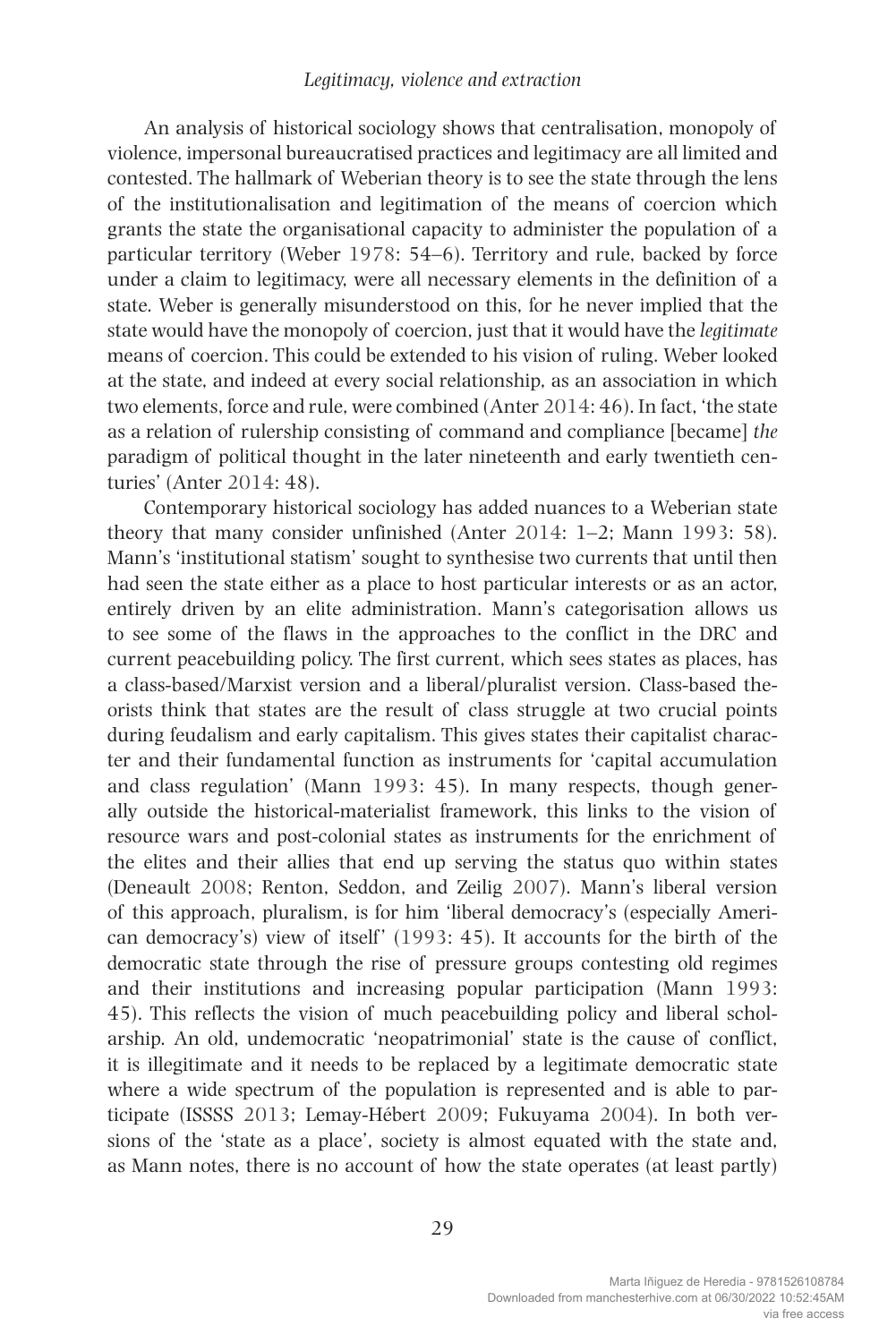autonomously, nor of how it is intervened and constituted by transnational pressures (1993: 47).

Mann's second current refers to those who think of the state as an actor, or what he sees as 'true elitists' (1993: 48). This is a branch of state theory initiated by Mosca and Pareto, and later elaborated on by Oppenheimer and Skocpol. The latter version posits that states have autonomous power to distribute resources and act in their own geopolitical environment. Whereas this approach managed to clearly identify states as actors in a world of states, it still took the state as unitary and systemic, too concentrated on the actual rulers, and forgot to account for transnational actors and international interference, as well as state–society relations (Mann 1993: 48–52). The practice and priorities of many peacebuilding operations also reflect a focus on the actual government. As mentioned before, this has been the case of many flawed democratic elections, power-sharing agreements and, in general, the focus on the security apparatus of the state.

Mann's proposal is to see state power emanating from the autonomous power of different political institutions, as it has been able to constrain past and present struggles. The resulting institutionalised power represents 'state power' and not just 'elite power', which simultaneously emphasises not just that 'elites' dominate civil society but that 'all actors are constrained by existing political institutions' (Mann 1993: 52). The virtue of this approach, to which Skocpol, Tilly, Weir and others contributed, is to present the state's nature as 'chaotic, irrational, with multiple departmental autonomies, pressured erratically and intermittently by capitalists but also by other interest groups' (Mann 1993: 53). By this means Mann captures the nature of states as configured by a complex interconnection of historical processes and actors. Tilly's particular contribution is to capture the practices of state-making as common to the exercise of state authority.

Tilly's landmark study on state formation opens with the story of Hammurabi's conquest of the nearby Mesopotamian city-states around late 18 BC, asserting that it was representative of patterns of state formation in history (1990: 1). Tilly acknowledged that the deployment of a discourse that legitimised Hammurabi's rule as divine and just was important to the process of subjecting the population of these states to his own Babylonian rule. Hammurabi claimed a right and an obligation to make laws, under the divine dictate of the god Marduk, thus further vilifying all resistance as going against divine will (Tilly 1990: 1). For Tilly, although this conquest contained an important cultural, religious and rule-making exercise, it was coercive power that allowed Hammurabi to create his state. The underlying theory is that state-making is an act of power concentration determined in large part by mutually influencing external and internal pressures. Different combinations of these dynamics provided different types of states, but the pathways were similar.<sup>3</sup> The rivalry and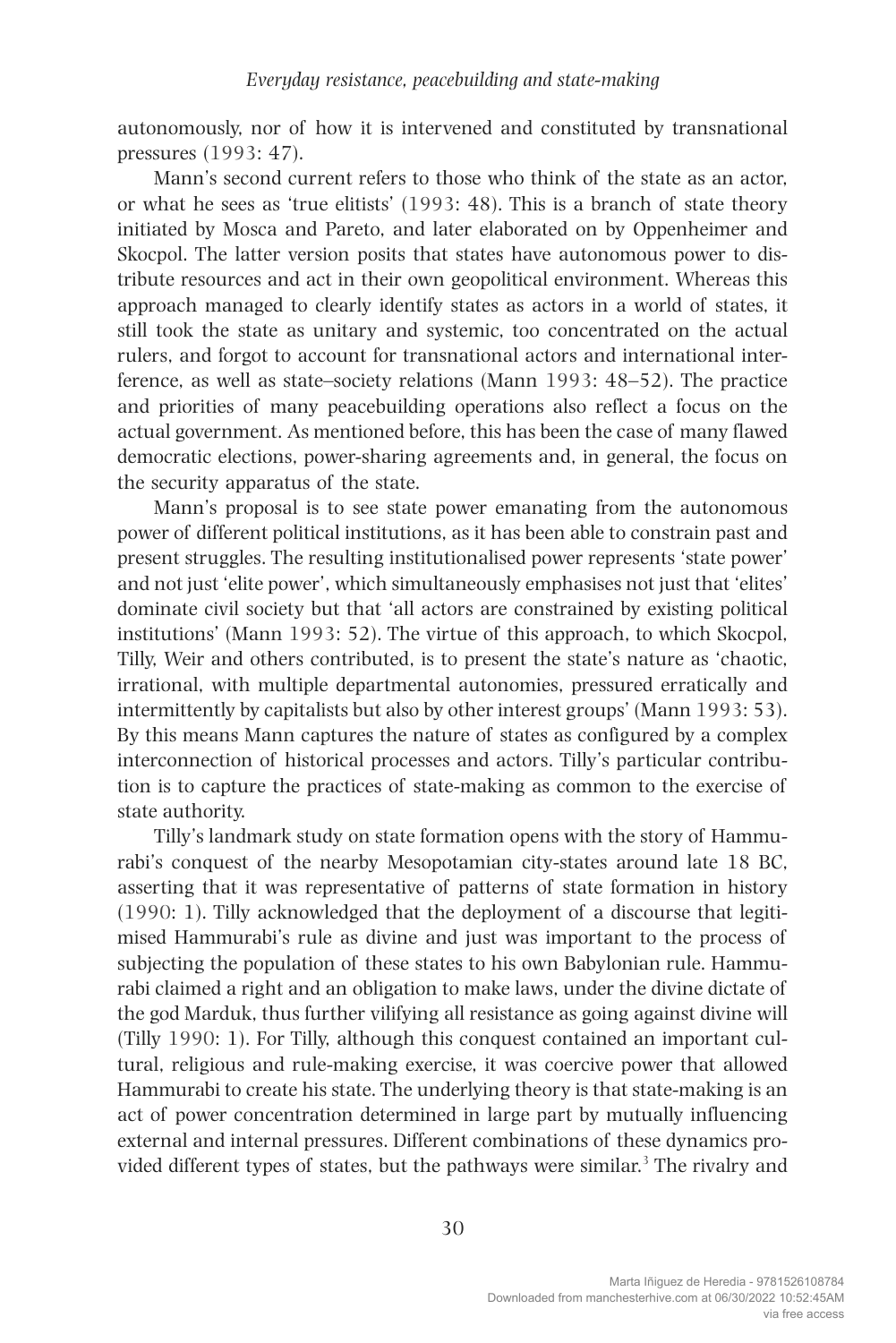#### *Legitimacy, violence and extraction*

conquest of elites provoked wars; this provoked the need for military conscription and taxation, centralising state power and turning it into an instrument of coercion against the population and for the subjugation of rivals. The absolutism of this new institution was transformed into more democratic forms of government only several centuries later, through wars and revolutions, and not through a social contract (Tilly 1990: 110–19). State–society bargaining, added to the development of commercial, military and diplomatic alliances, gave way to the modern European state system (Tilly 1990: 15–22). This should not be read in terms of the necessary pathway all states should or would follow in an evolution towards better and more progressive ways of ruling. What Tilly is arguing is that democracy was not part of the natural evolution of European states; it was a hard and long struggle, fought over centuries. In fact, for Tilly:

At least for the European experience of the past few centuries, a portrait of war makers and state makers as coercive and self-seeking entrepreneurs bears a far greater resemblance to the facts than do its chief alternatives: the idea of a social contract, the idea of an open market in which operators of armies and states offer services to willing consumers, the idea of a society whose shared norms and expectations call forth a certain kind of government. (1985: 169)

For Tilly, war-making and the taming of competitors for state-making was not about annihilating them so much as it was a process of fostering alliances. This is well exemplified by Tilly's thesis of *state-making as organised crime* (1985), which also sheds light on the limited legitimacy and limited monopoly of means of violence that states have. By this measure, states were protection rackets. State-makers rise as protectors of allies and competitors when the threats are real, but also when they are invented. In order to foster rule, channel accumulation and gain allies, the government could invent a threat and portray itself into a protector in the eyes of elites, transferring wealth and punishing the population if necessary (Tilly 1985: 171). Organised crime was not a challenge to the state but its actual source, used to gather elite support, maintain extraction and yield coercive power. In this equation, the distinction between '"legitimate" and "illegitimate" force makes no difference to the fact' (Tilly 1985: 171). For Tilly, the fact is that state authority requires the management and, if possible, the monopoly of violence (1985: 171). The Tillean account of coercion and accumulation offers the possibility of understanding coercion and extraction as connected to state-making not only as an account of the formation of a new state, but as continuous practices of the assertion of state authority.

These authors focus on a process that has as its outcome the European state, but their vision is only partial. Additionally, they take the European state as a self-made miracle, not accounting for the input that colonisation had. Mann's definition of the state centres on the rise of differentiated institutions and personnel whose power radiates from the centre, that are linked to a particular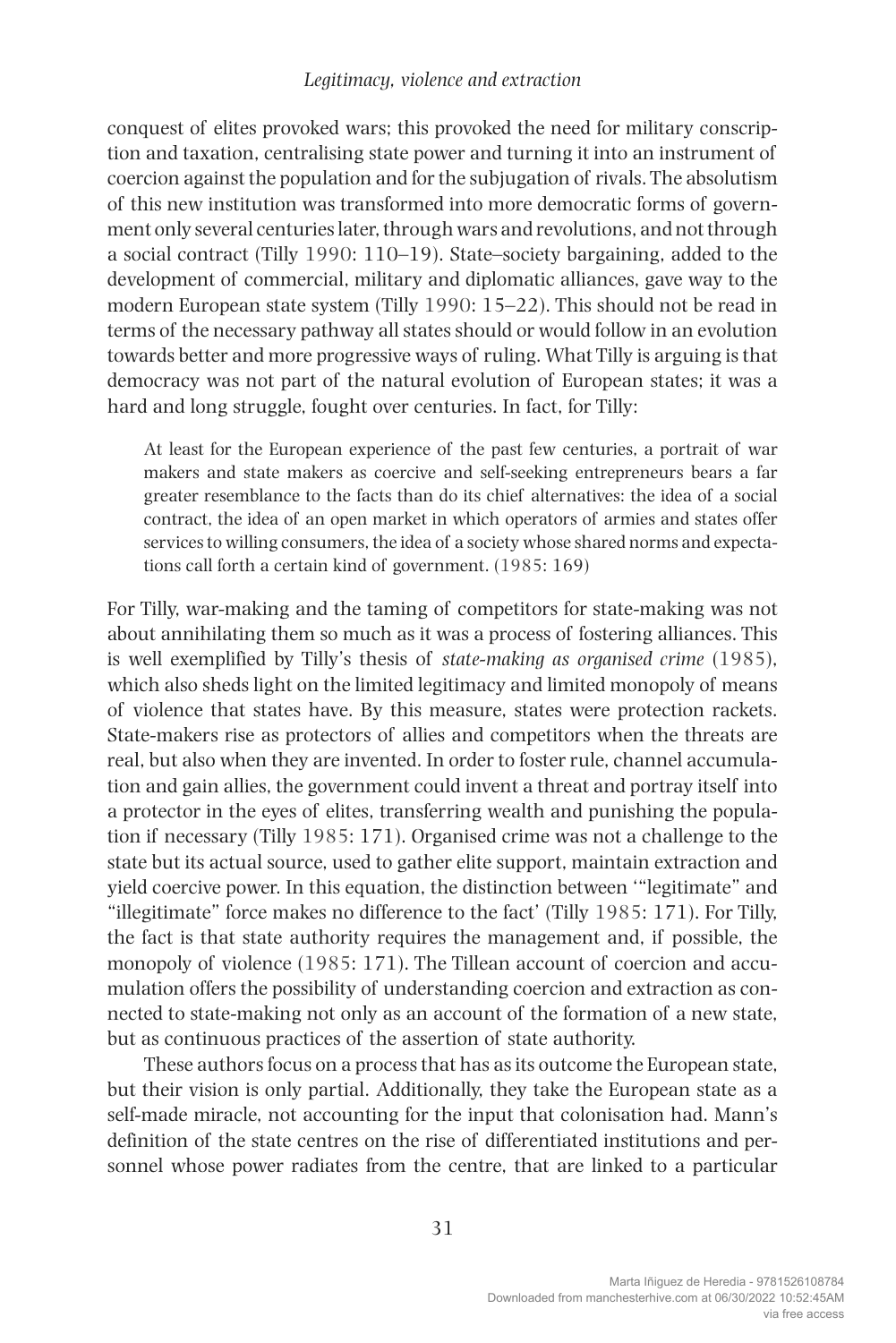territory and exercise authority with the capacity to impose binding rules backed by 'some organized physical force' (1993: 55). Although Mann acknowledges the limited monopoly of force, and the 'capacity' rather than the 'legitimacy' to impose rules, he still emphasises centralisation and bureaucratisation as defining state features. This does not, however, account for shared and delegated authority. Mann also saw states as based on and constituted by a class system as well as patriarchy, but separated the specific mode of production from the mode of rule-making and force. In particular, Mann (1984) saw militarism as separate from the rise of capitalism and contingent to it, originating in the geopolitical needs of states. This accounts only partially for the rise of contemporary African states, so tied to the capitalist and militaristic enterprise of European expansion. In general, the Weberian account of the state centres excessively on the outcome of the European state, rather than on an open-ended process with common practices, where processes of legitimation and contest are permanent. Mann and Tilly, however, internationalise Weber's account, adding the impact of international processes, actors and structures on the local environment. They also show that coercion and extraction are not always seen as legitimate and that resistance shapes states.

Bourdieu offers a practice-based understanding of states and state formation, while remaining within a Weberian framework. He sees states as the result of the accumulation of different forms of capital that are rooted in the preparation for war, but offers insight into the ways these practices have been routinised. For Bourdieu (1994), the requirements of war involve the formation of 'capital of physical force', which simultaneously implies the formation of 'economic capital'. This is expanded with 'information capital', which includes statistics and census, cartography and cultural means. The different forms of capital require 'symbolic capital', that is, legitimacy. These different forms of capital do not only account for the rise of the state as kings, armies and their agents, but also for the bureaucratisation of state rule. This means the systematisation, routinisation and depersonalisation of functions related to the management and concentration of those forms of capital. The transition from the administration of justice directly by the king with his immediate vassals to the administration of justice by a specialised body under a codified law is very important for legitimacy. Yet legitimacy is always limited because consent is limited (Bourdieu 1994: 14–15).

Different forms of resistance have impinged upon state-making. The heterogeneity of the population was a difficulty for establishing state rule across Europe, and this became the target of increasing homogenisation in terms of language, religion, and administration (Tilly 1990: 107). The more these types of mechanisms disturbed the subordinate population, the more resistance they gathered (Tilly 1990: 100). Subordinate groups were likely to '[employ] the "weapons of the weak"' (James Scott, cited in Tilly 1990: 101),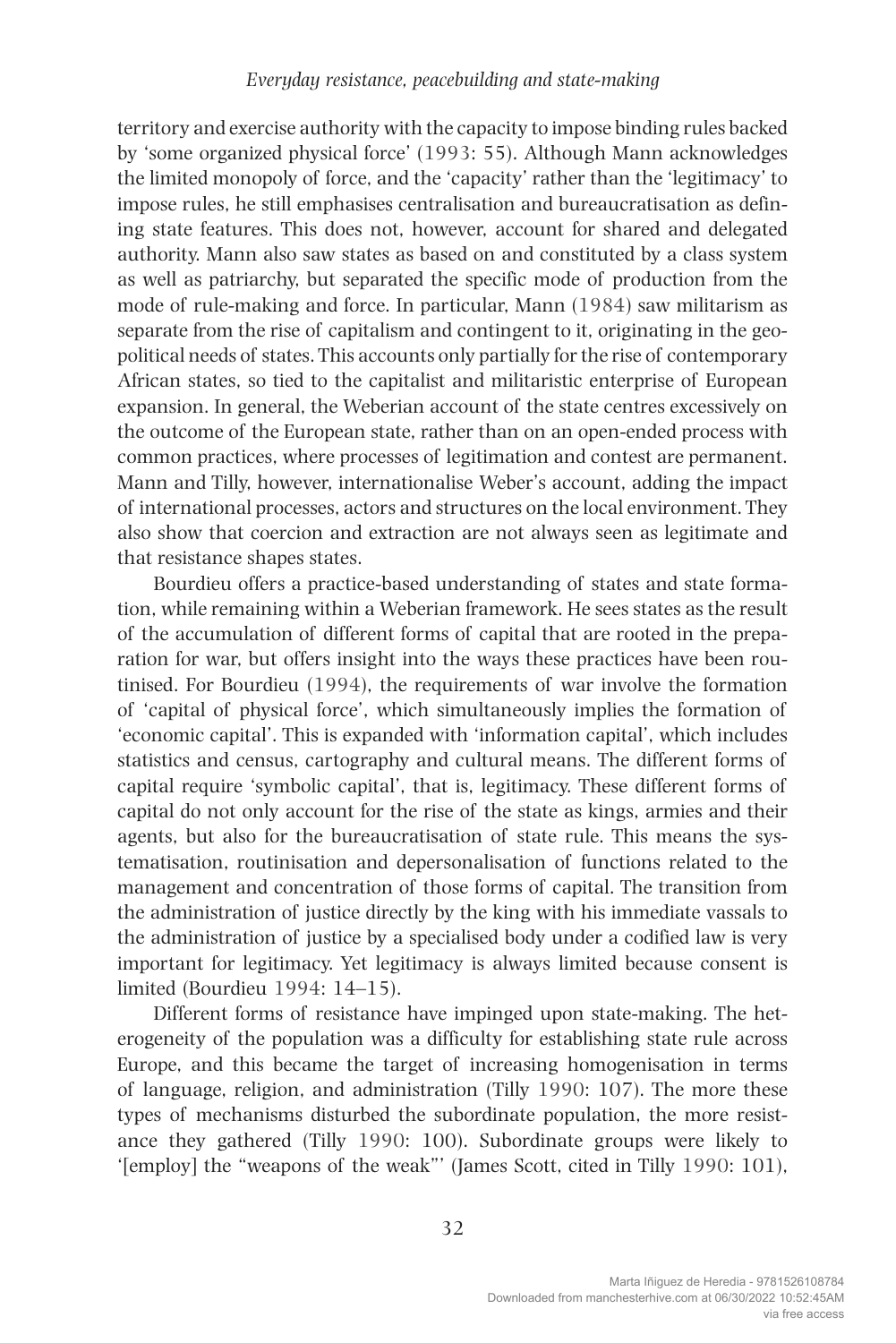but these turned into outright revolt when the state's actions were particularly damaging to their collective identities, when they had strong ties between them or with national or international elites and when they had identified the state's vulnerabilities. States have impacted on the form resistance has taken, but that resistance has also determined the form of the state (Tilly 1990: 117–22).

Two initial conclusions come from the above. Firstly, states have been forged through long historical processes and continue to be shaped by multiple pressures. Secondly, despite the complexity that states have achieved, they retain a common pattern in their rule-making efforts through the management of violence and wealth under a claim to legitimacy. Peacebuilding is then a process of supporting state claims, while establishing claims of its own. State-making, even in its contemporary form, entails practices of coercion and extraction, both symbolic and material, that simultaneously demand the recognition of legitimate authority. Extraction needs not to be seen only in terms of tax extraction. As Tilly argues, 'capital' is what allows the state to finance its war-making, statemaking and the continuation of the running of the state, and this comes from taxes as well as from credit, debt and rents (1990: 84–6). These coercive and extractive practices, whether in the form of the threat or the use of force, taxation, wealth and rights redistribution, are the object of resistance. Yet much more needs to be said about how specifically these aspects and dynamics are represented in a context of war and peacebuilding in contemporary Africa. Additionally, a response to the Eurocentrism of this Weberian legacy of historical sociology is required.

#### **African states: challenges, particularities and generalities**

It has been precisely a Weberian account of the state that has underpinned the vision that the DRC does not exist or that it does not function in the *right* way (Eriksen 2011: 237–9). For Migdal and Schlichte (2005: 4) a Weberian 'image' of the state as 'coherent, fairly unified actors, set apart from, or above, other social organizations' has permeated both academic research and policy-making. In fact, for Migdal, the state is a 'field of power marked by the use and threat of violence and shaped by 1) the image of a coherent, controlling organization in a territory, which is a representation of the people bounded by that territory, and 2) the actual practices involving those staffing its multiple parts and those they engage in their roles as state officials' (2004: 15–16). The use of informal extraofficial channels does not mean that these are not geared towards ruling and asserting authority. Migdal and Schlichte agree with the view that violence is central to state power (2005: 16). Their view is that this power, which affects practices of norm-making, tax and labour extraction, bureaucratic administration and the use of force, will vary across states (Migdal and Schlichte 2005: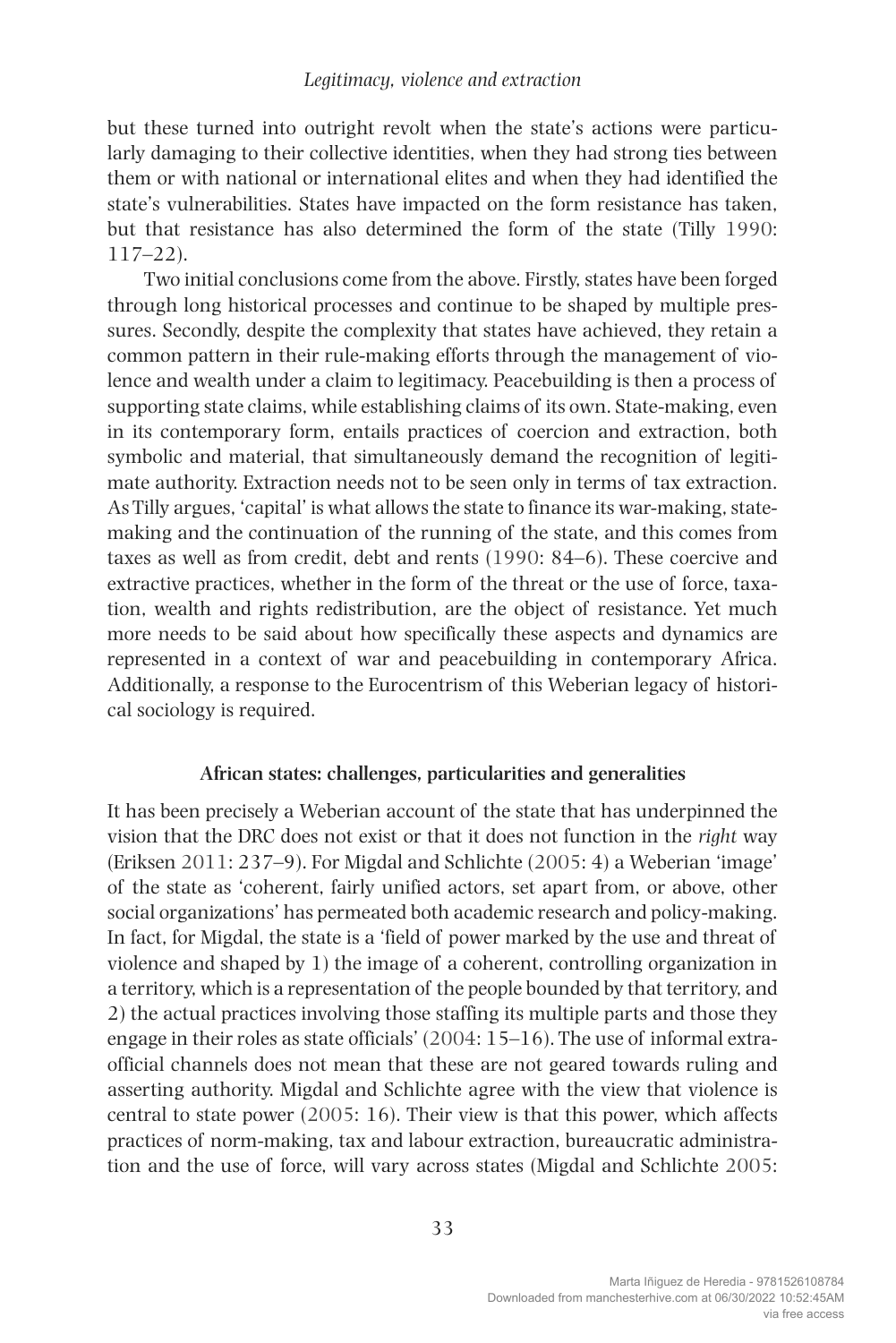16). A focus on actual practices beyond legal/illegal, formal/informal or public/ private divides is what can demonstrate the ways in which states operate (Migdal and Schlichte 2005: 16 and 31). This focus has also taken scholars to note the multiple forms of governance that have emerged as a result of civil society groups taking over, as well as from the consequences of war (Meagher et al. 2014; Titeca and De Herdt 2011); although, as De Herdt and Sardan argue, the implication of civil society in governance and informal arrangements is hardly a new phenomenon (2015: 3). For Achille Mbembe, as will be seen below, what defines African states is their entanglement with time, processes and dynamics that make them assert their authority by means of coercion and extraction under claims of legitimacy through private and informal channels. The ideal version of Weberian state theory underpinning the measurement of the capacity and propriety of states raises important ethical implications and leaves many aspects of African states unexplained.

#### *Ethical challenges to the bellicist account*

One of the main challenges to the bellicist account is its Eurocentric narrative, which has an ethical and a methodological dimension. The experience of African state formation has particular specificities marked by the experience of slavery and colonisation. As Makau Mutua notes (2001), this experience configures different a state–subjects relation to that of Western states, which is based on struggles embedded in the processes of industrialisation and the rise of the bourgeoisie.

The bellicist account's 'elision of empire' has been the target of critiques (Carvalho, Leira and Hobson 2011: 737). Bhambra (2007) argues that the Weberian-inspired narrative has a civilisational bias. Its narrow view of processes outside violence and war has artificially created a 'success' story by which to measure others. Yet it is important to recognise that even in the relatively parochial narrative of European state formation its sources of authority, as Tilly points out, are not consent and democracy, but war, coercion and accumulation. When colonisation is added to this narrative, which, as Bhambra (2010) argues, is constitutive and not a consequence of modernity, it shows that European states were not entirely self-made but have benefited from extraction, exploitation and war in the colonies.

The challenge to the Eurocentric versions of the rise of Europe and capitalism does not necessarily undermine the argument that war, coercion and accumulation played a role in the emergence of states. Hobson's research (2004) shows how tools and ideas fundamental for the rise of 'the West' were the result of the copying, appropriation and exchange of inventions and technologies developed in East Asia and North Africa. With the example of Central America, Holden (2004) sees that the climax of state power, well into the twentieth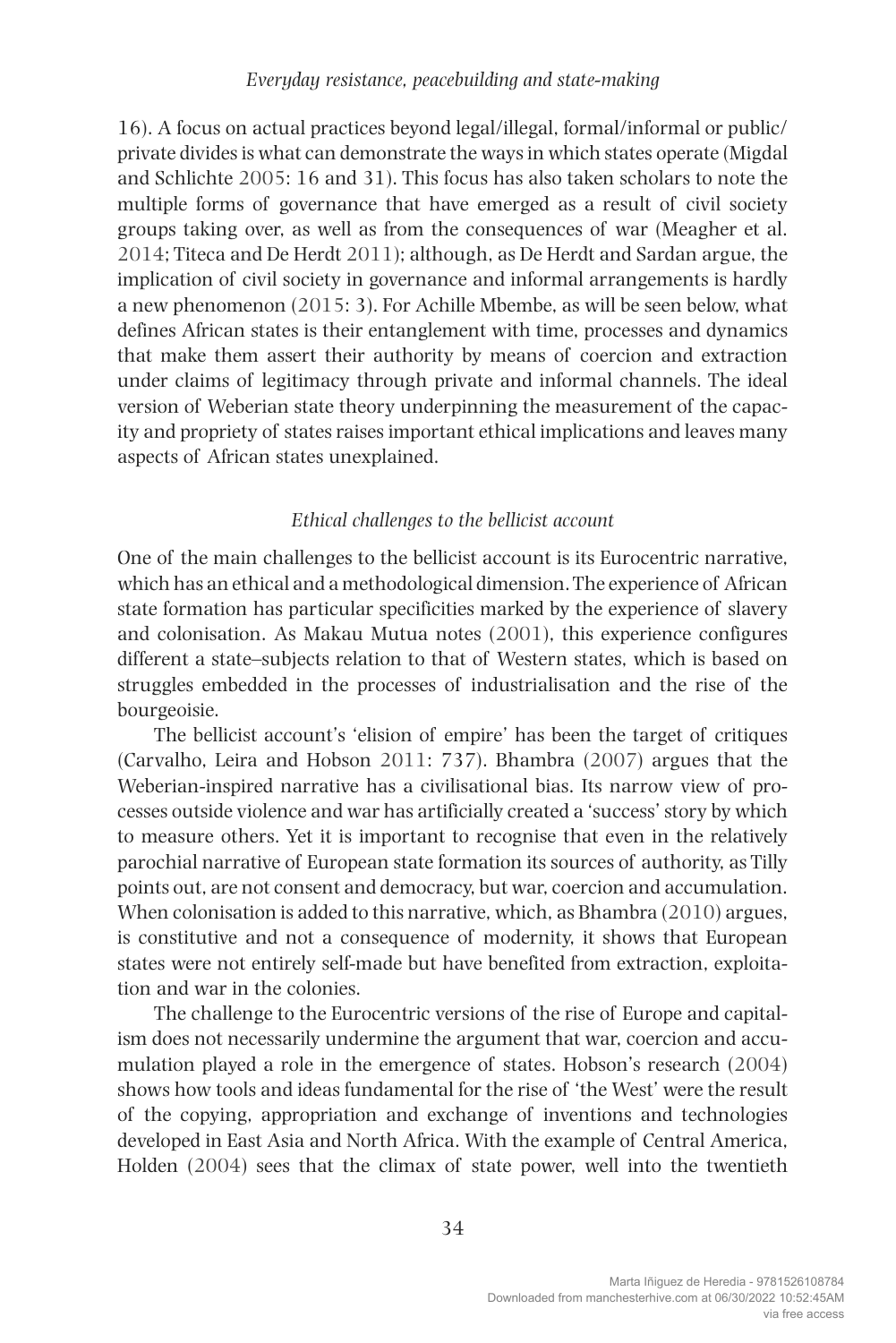century, was not so much the concentration of coercive power in the hands of the state but its dispersal amongst the population. Common to these accounts is what Veena Das saw as the fundamental flaw in Weber's argument: 'The state's monopoly over what Weber called "legitimate" violence does not end violence – it redistributes it' (2007: 4). The flaw is in having concentrated exclusively on the mechanisms of centralisation rather than on coercive and military practices as important to the process.

Other critiques argue that war, in particular, has not played such a fundamental role in Europe, and less so elsewhere. Teschke notes that royal marriages and the process of class formation in Europe gave way (somewhere close to the early nineteenth century, and not the Westphalian peace) to the so-called modern state system (2003: 11; 220–5). He also challenges the notion of the concentration of coercive mechanisms. He argues that:

due to peasant possession of the means of subsistence, feudal mobility enforced access to peasant produce by political and military means. Since every lord reproduced himself not only politically but also individually on the basis of his lordship, control over the means of violence was not monopolised by the state, but oligopolistically dispersed among a landed nobility. (2003: 46)

This resonates with the state-formation theses outside Europe (Clapham 2000; Herbst 2000; Young 1997). Patterns of state formation in central Africa have been varied. The Great Lakes region, together with the Ethiopian highlands, have had 'the longest traditions of relatively centralized state structures' (Herbst 2000: 11). These have been the result of migration flows and the influence of the centralising exercises of political rule in the Kongo, Luba-Lunda and the Kunda kingdoms (Muiu and Martin 2009: 104). Wa Muiu and Martin argue that the Kongo kingdom had developed a highly centralised structure around a single currency, a centralised army and the king (Muiu and Martin 2009: 104–5). However, this power was articulated on a mutual assurance of authority between the king and local elites. Protection and tribute formed a network of political authority where elites shared power, and their allegiance to the king was linked to religious, identity, security and economic agendas (Ndaywel è Nziem 2009: 135–6). State-making was not just about concentrating power away from competitors but also about sharing sovereignties. Resistance on the part of the population took the form of flight from authorities. Distance to the centralised administration of power meant laxer power, and this encouraged authorities and elites to extend their rule through alliances rather than war (Muiu and Martin 2009: 104).

Looking at actual practices of governance, James Scott provides a different account, arguing that what drives state-makers is 'high modernism', that is, the 'faith' in administration, science and technocracy to organise people and nature in a productive way (1998: 4–6). As Proudhon argues,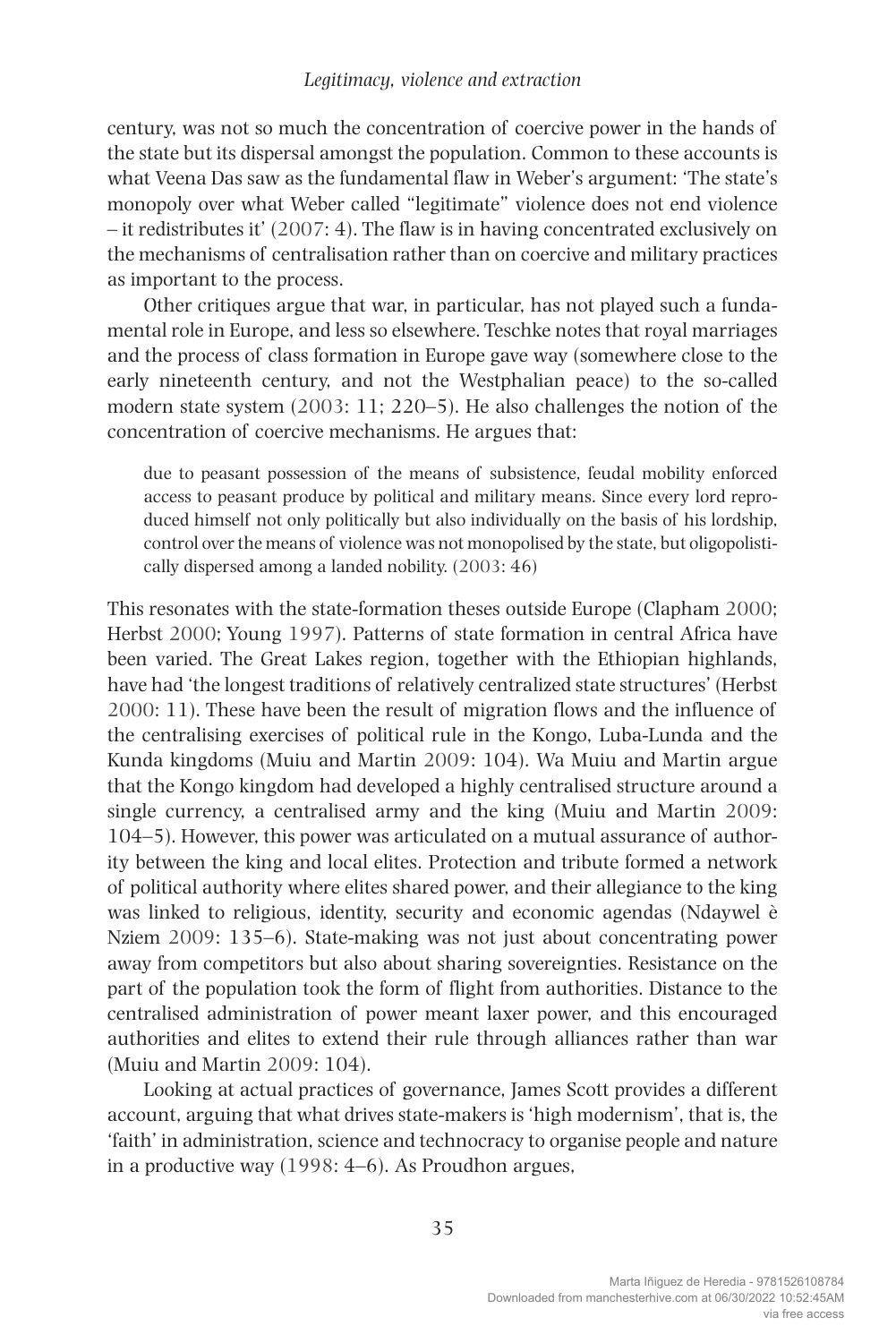To be ruled is to be kept an eye on, inspected, spied on, regulated, indoctrinated, sermonized, listed and checked off, estimated, appraised, censured, ordered about. … To be ruled is at every operation, transaction, movement, to be noted, registered, counted, priced, admonished, prevented, reformed, redressed, corrected. (Cited in Scott 1998: 183)

Statebuilding in this version is an exercise of control that aims at making the population and the environment legible, hence simplified and homogenous. These practices are still underlined by the logic of asserting rule and extracting consent, taxes and labour under the threat of or use of coercion. Additionally, in the DRC these *homogenising* practices have not been the hallmark of the statebuilding exercise. The largest census undertaken was done only in 2011 for voting purposes.<sup>4</sup> Even the biometric census completed in 2015 for the military and its new phone-payment system do not change the fact that governance practices do not rely on turning the Congolese into consuming and working taxpayers (EEAS 2015; UNDP 2010).

There is a deeper question of the feasibility and ethics of offering an intelligible reading of the forms of social and political imagination in contemporary Africa solely through conceptual structures and fictional representations used precisely to deny African societies any historical depth and to define them as radically other, as all that the West is not (Mbembe 2001: 11). Not least, the European state, most prominently embedded in an *idealised service-provider* form in policy documents, makes the African state a *bad* state. Dunn noted that '[s]ince citizenship, territorial integrity, and monopoly on the tools of coercion are all considered prerequisites for statehood, this raises serious doubts about whether African states are in fact states at all' (2001: 55). Dunn shows how common misunderstandings in both IR and Africanist state theory, which take the state as a given, impose a European model as shorthand for what states are. As a result 'African' states are applied all sorts of 'madlibs' – adjectives to be inserted in a blank space next to the word 'state' – all of them accentuating its lack of something, its failure. Dunn's (2001: 46) survey of these 'labels' includes:

'failed' (Leys 1976), 'lame' (Sandbrook 1985), 'fictive' (Callaghy 1987), 'weak' (Rothchild 1987), 'collapsing' (Diamond 1987), 'quasi' (Migdal 1988), 'invented' and 'imposed' (Jackson 1990), 'shadow' (O'Brien 1991), 'over-developed' and 'centralized' (Davidson 1992), 'swollen' (Zartman 1995), 'soft' (Herbst 1996), 'extractive' and 'parasitic' (Clark 1998a), 'premodern' (Buzan 1998) and 'post-state' (Boone 1998).

The pervasiveness of these labels speaks not just of how accurate the framework of coercion and extraction is, but also of how it is applied to African politics. Therefore, a focus on the historical practices embedded in the present could bring about a richer view of contemporary statebuilding. State-making should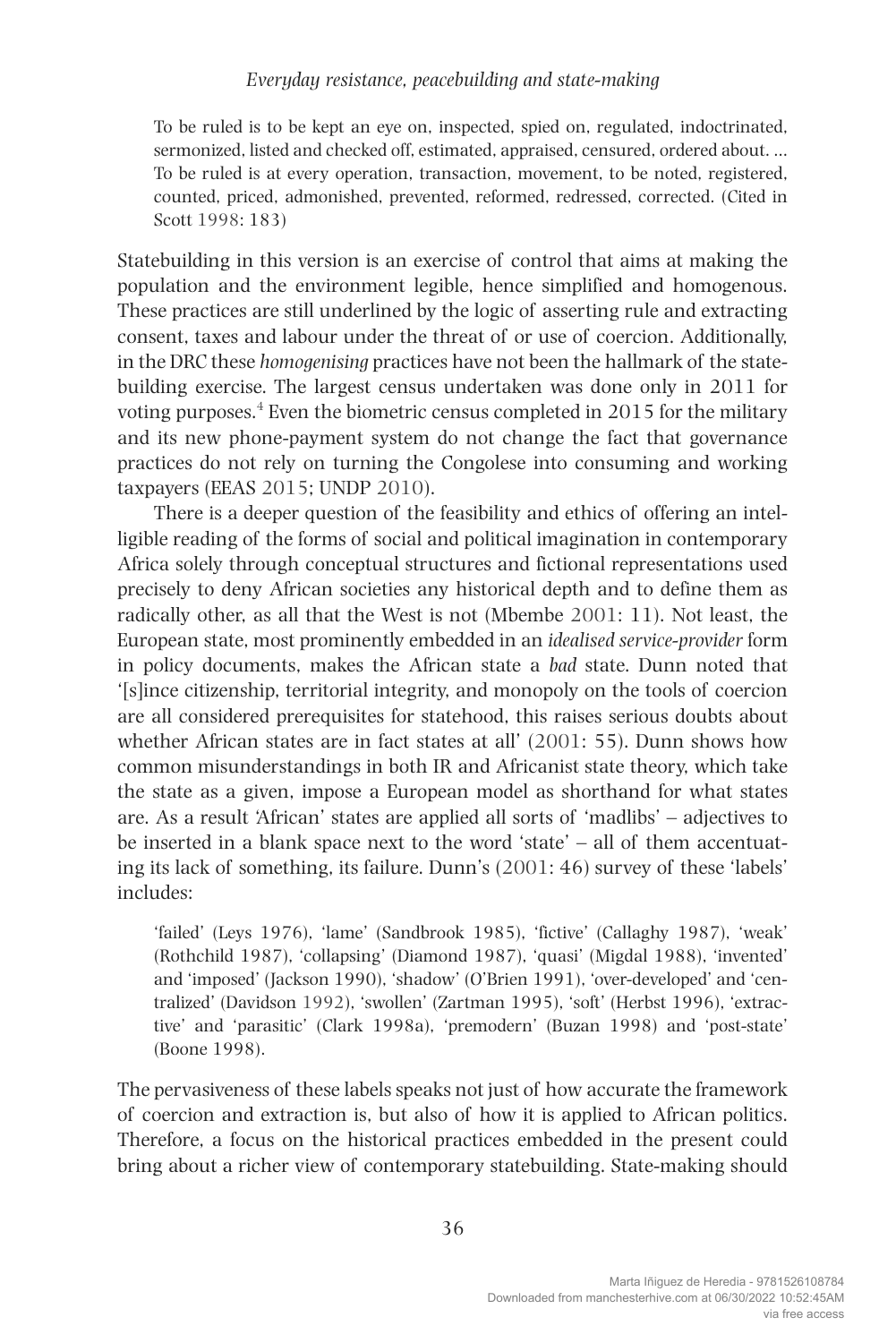#### *Legitimacy, violence and extraction*

be seen as an 'ongoing and open-ended process' rather than as a pathway to a particular institutional arrangement (Jung 2008: 40). These critiques also highlight the need to contextualise in order to understand the particularities of each process and place.

#### *The Africanist approach*

A focus on African states highlights that there are not different times in world history, but that different state configurations are the result of their historical interconnections. This is best put by Achille Mbembe in his notion of entanglement. Mbembe is representative of a heterogeneous Africanist school that has theorised African politics and social processes through their historicity. In theorising the nature of political power in Africa, Mbembe develops several useful arguments about state-making. Firstly, Mbembe argues that violence, extraction and symbolic representations are inseparable. Secondly, these take place across several divides that are ultimately irrelevant: dominants/dominated, formal/informal, local/global, public/private and historical/present. Finally, this can be grasped only through the notion of 'entanglement', meaning mutual transformations and syncretism, not only of actors and processes, but also of time and space. This notion includes practices, structures and systems of representation. These form the complex political space, called the 'postcolony'. For Mbembe:

The notion 'postcolony' identifies specifically a given historical trajectory – that of societies recently emerging from the experience of colonization and the violence which the colonial relationship involves. To be sure, the postcolony is *chaotically pluralistic*; it has nonetheless an internal coherence. It is a specific system of signs, a particular way of fabricating simulacra or re-forming stereotypes. [It] is characterized by a distinctive style of political improvisation, by a tendency to excess and lack of proportion, as well as by distinctive ways identities are multiplied, transformed, and put into circulation. But the postcolony is also made up of a series of corporate institutions and a political machinery that, once in place, constitute a distinctive regime of violence. In this sense, the postcolony is a particularly revealing, and rather dramatic, stage on which are played out the wider problems of subjection and its corollary, [in]discipline [– and of the emancipation of the subject]. (2001: 102–3, emphasis added)<sup>5</sup>

At its core, what characterises 'the political' in post-colonial Africa is its own historicity, its pluralism, its institutional structure and its practices simultaneously constituted by violence, symbolism and a *modus operandi* of excess, improvisation and subjection. It is not surprising for Mbembe that the post-colonial state is 'itself a form of domination', due to the use of 'universal techniques (a state and its apparatus)' (2001: 60). What has shaped post-colonial states' 'institutional machinery' is the confrontation and symbiosis of the new educated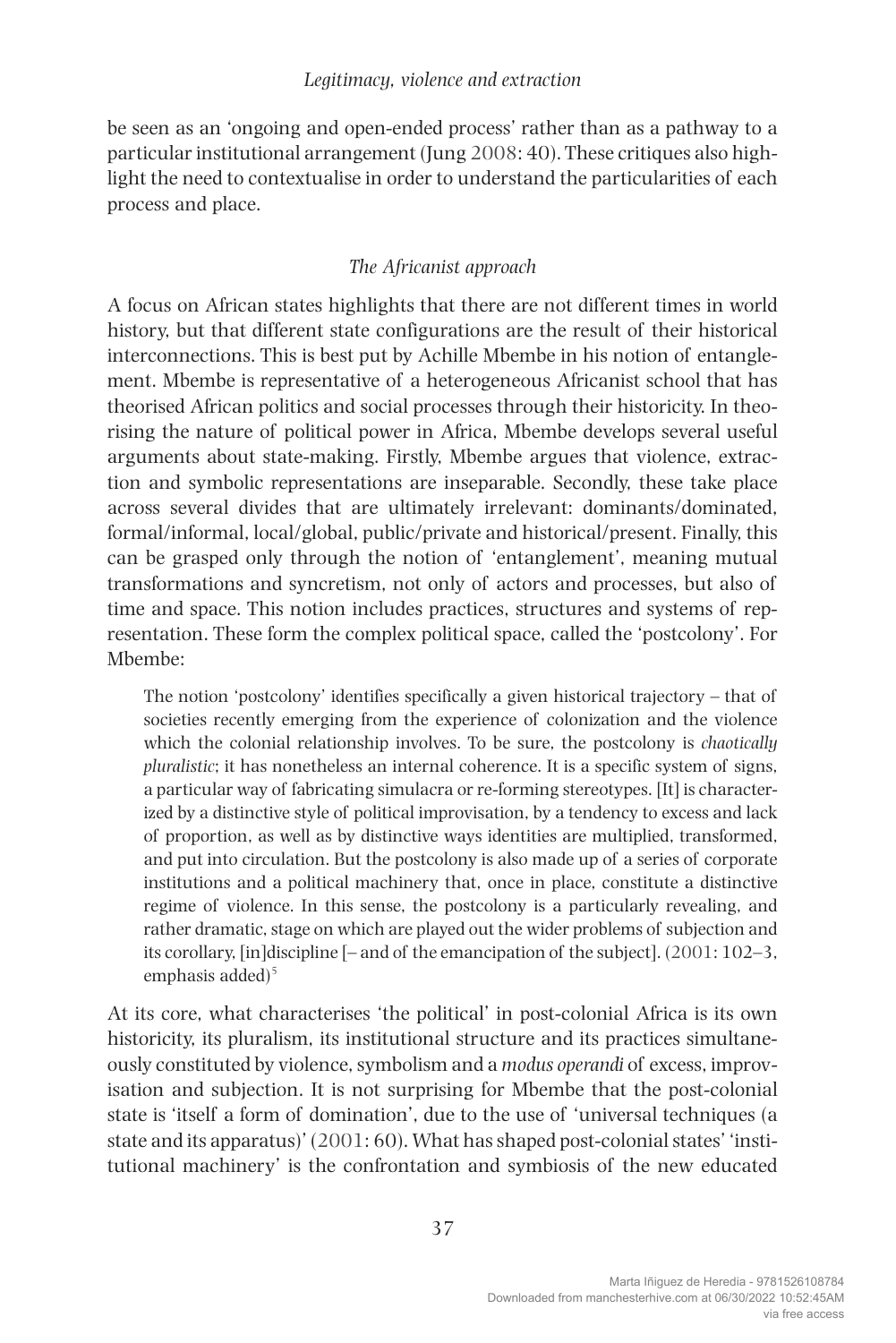elites (*evolués*) and the old colonial administration (Mbembe 2001: 40). Elites' struggles were aggravated by foreign interventions and the new ways in which African economies were inserted into the global economy. During the Cold War great powers forcefully removed democratically elected leaders across Africa (e.g. Lumumba, Krumah, Sankara, amongst others). The introduction of cash crops, of economic adjustments dictated by the Bretton Woods institutions and corporate pressures fostered externally backed factionalism, social inequality and even wars (Mbembe 2001: 41). Structural Adjustment Programmes (SAPs) dismantled much of the state infrastructure that even minimally sustained public services such as health and education. They also consolidated the African rural environment as an export-orientated production area and peasants as consumers of manufactured goods, including basic products like wheat and corn (Chossudovsky 1997).

The problem is that this historical trajectory, entangled with different actors and processes that are both national and international, is occluded by the accounts of the sources of conflict in the DRC and Africa in general. The literature on statebuilding, with the discourse of state failure, and the Africanist literature, with the discourse of 'neopatrimonialism', have made coercion and accumulation pathological practices of statecraft (Migdal and Schlichte 2005: 12–13; Wai 2012b). In fact, neopatrimonialism has turned into the fundamental characteristic of state failure, and hence conflict, in peacebuilding policy in the DRC (ISSSS 2013).

These accounts, however, raise many of the issues seen above in regard to the portrayal of an idealised European model versus the depoliticised and pathologised African state. Neopatrimonialism is a contemporary application of Weber's concept of patrimonialism. What Weber wanted to conceptualise is a type of authority which corresponds to what he calls 'traditional' societies, and captures the ways in which rule, distribution and accountability are exercised (Weber 1978: Ch. 12 and 13). The political and economic spheres are not autonomous rational, bureaucratised activities. These are enmeshed in social personal relations permeating the whole society. The problem is that Weber's concept has been misused by conceiving it as a totalising regime, where forms of accountability and control do not exist (Pitcher, Moran, and Johnston 2009: 129). The outcome of this approach has been to portray neopatrimonialism as an 'inherent', 'core' and even 'inevitable' feature of African politics and to see African politics as corrupt and backward (Bratton and Van de Walle 1994; Darnton 1994).

Neopatrimonialism, and the particular version of it that has been applied to account for the sources of conflict in the DRC, premises the nature of politics under a paradigm of unproductiveness. The problem is not the fact that there is violence and extraction, nor that authorities exercise them, but that they do so in a self-gain-seeking way through informal personal networks of patronage.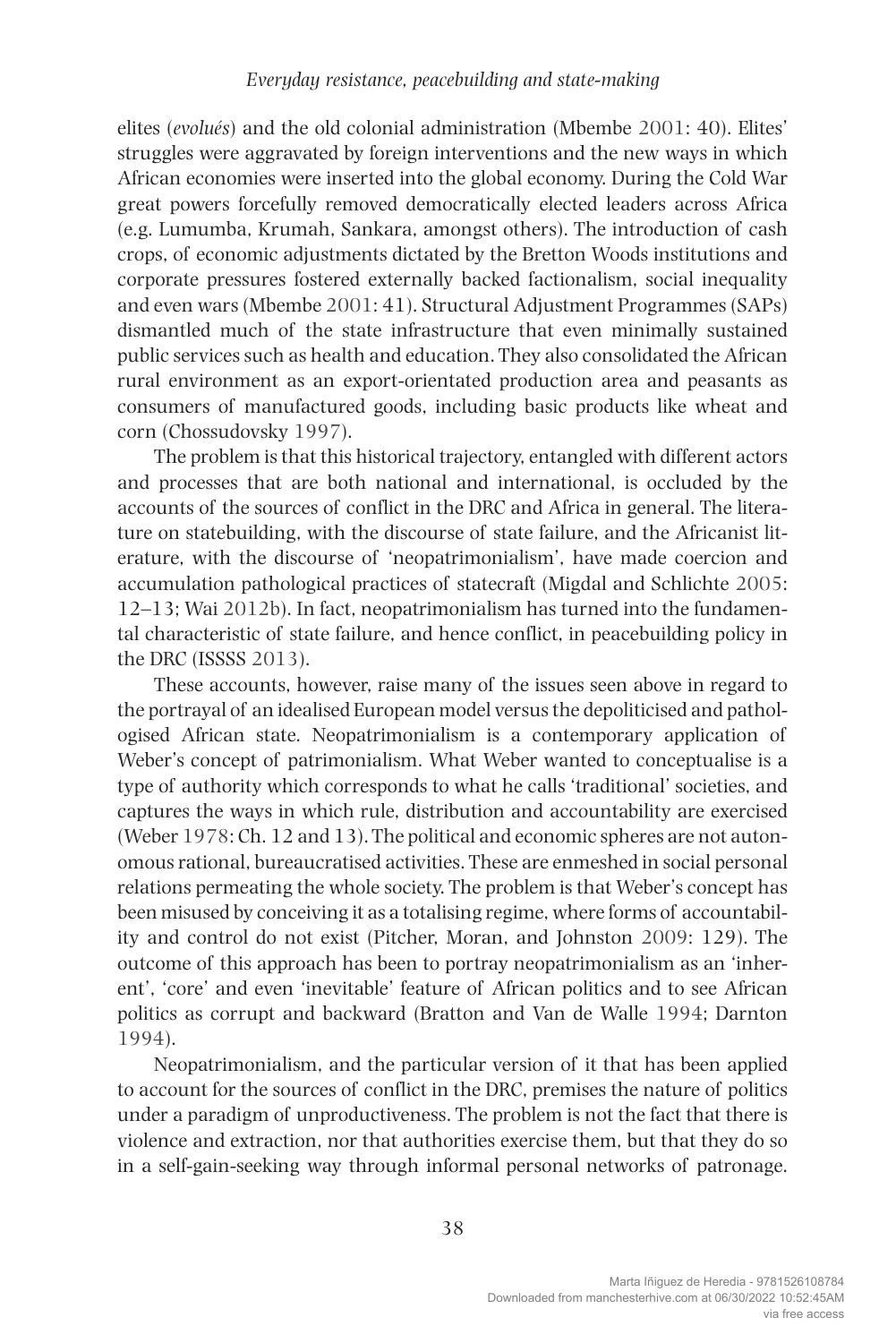Violence no longer produces public order or political contestation that is later channelled as institutional development.

As Crawford Young notes of the DRC, conflict is part of a trend in which 'armed groups exhausted anti-colonial and socialist ideologies, turning into gangs and jumping on the bandwagon of the resource revenues, fostered also by an increasing state weakness' (2002: 28). Rulers, no longer able to count on the support they received during the Cold War, have been forced to engage in criminal strategies of illegal trafficking and support of armed groups and to depend on non-state economic alliances (Reno 1998b). 'These rulers', Reno argues, 'reject the pursuit of a broader project of creating a state that serves a collective good or even of creating institutions that are capable of developing independent perspectives and acting on behalf of interests distinct from their rulers' personal exercise of power' (1998b: 1). The underlying assumption is that this violence has not served a social revolution or a developmental project as in Europe, giving rise to the view of the DRC as a 'cancer' (Dunn 2003: Ch. 5).

The argument about *unproductive* violence is closely related to the argument about *unproductive* rent extraction. Bayart argues that the 'politics of the belly', that is, 'the social struggles that make up the quest for hegemony and the production of the State bear the hallmarks of the rush for spoils in which all actors – rich and poor – participate in the role of networks' (2009: 235). Taking account of the historical trajectory of African politics, Bayart's argument concentrates on the failure of elites to transform people into labour and capital into investment. Rent extraction is presented *only* as a tool for gathering elite support and foster kin-links. In other words, there is economic production but the surplus is 'dilapidated' (Mbembe 1991c: 14). Challenging these theses, Mbembe notes that they:

seem to argue that it is only in Africa that the economy is inserted in social relations. And that … [the economy] is not (as we imagine it must be) a domain separated, autonomous, of the social organisation. The relations of reciprocity, redistribution and circulation are, therefore, treated as 'extra-economic'. (1991c: 15)

Not only are there 'many economic regimes' but also '[t]he processes of accumulation are, consequently, multi-formed' (Mbembe 1991c: 16). Rent and productivity, far from being incompatible, are a source of authority (Mbembe 1991c: 17). In the DRC as in other places, military and economic actors provide a presence of authority.

Additionally, and taking Weber's stricter meaning of neopatrimonialism, if we look closely it is possible to see that 'patronage' is not a one-way approach, but is part of a system of mutual accountability. As Sophia Mappa points out, amongst most ethnic communities across Eastern DRC, authority is seen as an obligation that the chief cannot avoid. Authority is then premised on its value to serve and not for its capacity to command (Mappa 1998: 57–9). The role of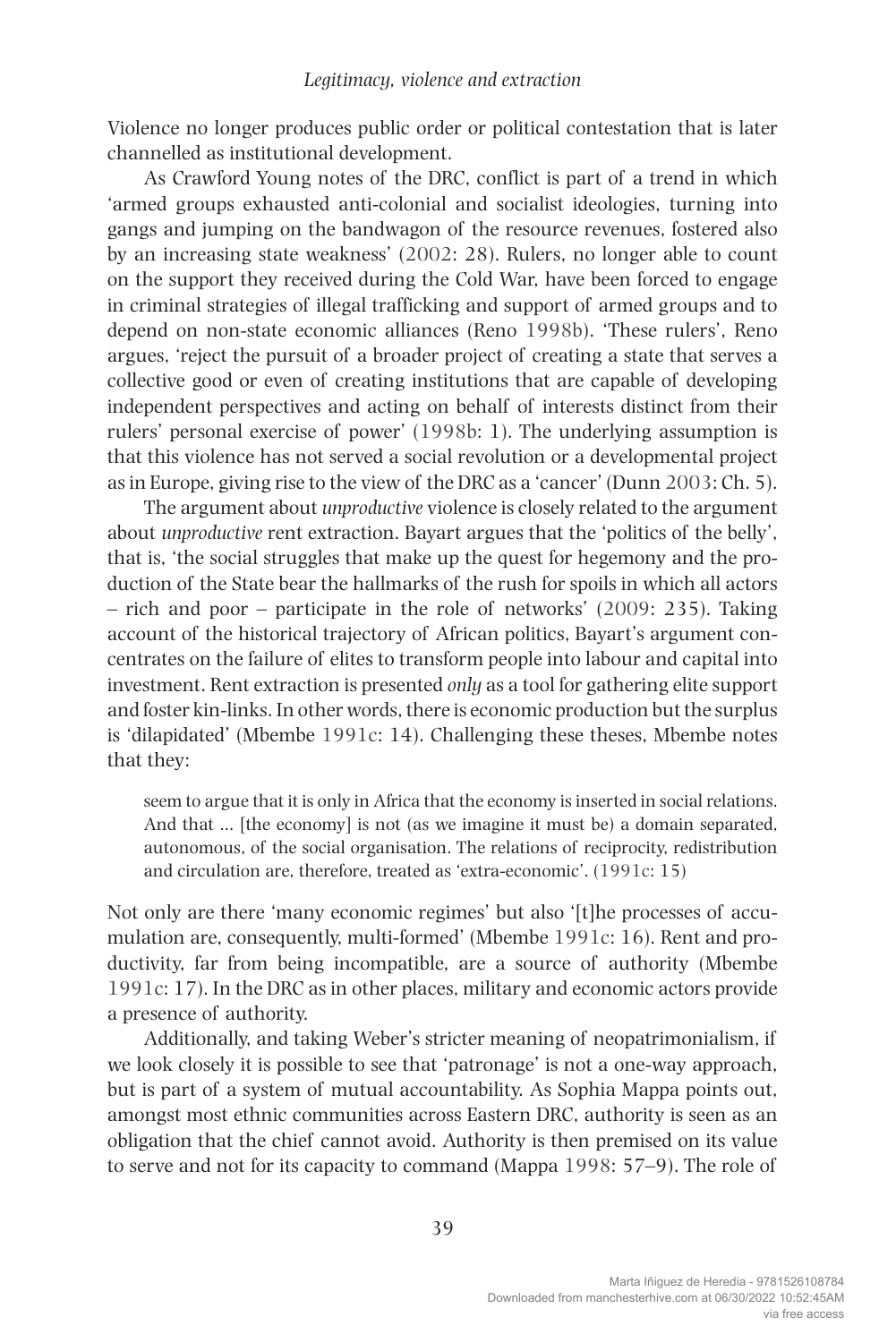reciprocity is not simply a matter of who gets the most riches from whom; it is a question of how the basis for distribution is established. Reciprocity could be seen as a contested and changing system by which a community establishes its norms of political and economic distribution. This may not be the result of legislation, but it is the result of negotiations in which a large part of the community, at the grassroots level, participates. This is not to argue that there are no corrupt politicians in the DRC who are actively promoting violence. The point here is to warn against making generalising descriptions of 'Congo politics' as neopatrimonial, and against premising the solution to this 'disease' on the development of forms of accountability and legitimacy that look like an idealised version of Western states, politics and democracy. Neopatrimonialism remains as a powerful simplifying account of both policy and literature, making the problems of the DRC something localised (De Grassi 2008: 21).

Mbembe's insights allow us to go beyond these simplifications and look further into the nature of political authority and the nature of domination. At the very least, we should understand that the DRC's political infrastructure is still conditioned by those broader historical and international political-economic processes. The DRC is also still based on a dual customary and administrative system, conditioning present sources of war, land conflicts and the deployment of authority. Customary chiefs today play a role as agents of state power in statebuilding strategies, or as necessary accomplices, either voluntarily or by force, for the extractive activities of multinational corporations (MNCs), armed groups and foreign governments. They also play a role in conveying resistance.

#### **Complexities and the challenge to resistance**

However, these complex relations and blurred divides lead Mbembe to cast doubt on resistance and argue that political relations are *convivial*. For Mbembe this means that the political landscape is more defined by an agency of subjection, of accommodation and 'entanglement' than by conflict between a category of resisters and dominants. Mbembe provides us here with a fundamental challenge that should be addressed. But let us briefly take a look at the present context of the DRC.

Since 1996, the DRC conflict has been characterised more by the targeting of the civilian population than by a conflict between armed groups. The civilian population have been systematically subjected to different forms of domination, through war, forceful displacement, killings, torture, sexual violence, forced labour and forced marriages (Human Rights Watch 2010; Pillay 2010: 289). This has at times been carried out by foreign and national armies, as well as by popular militias who were operating as part of a broader government strategy. Throughout the different wars, the DRC has gone through the toppling of a long-term dictator, two moments of genocide and several international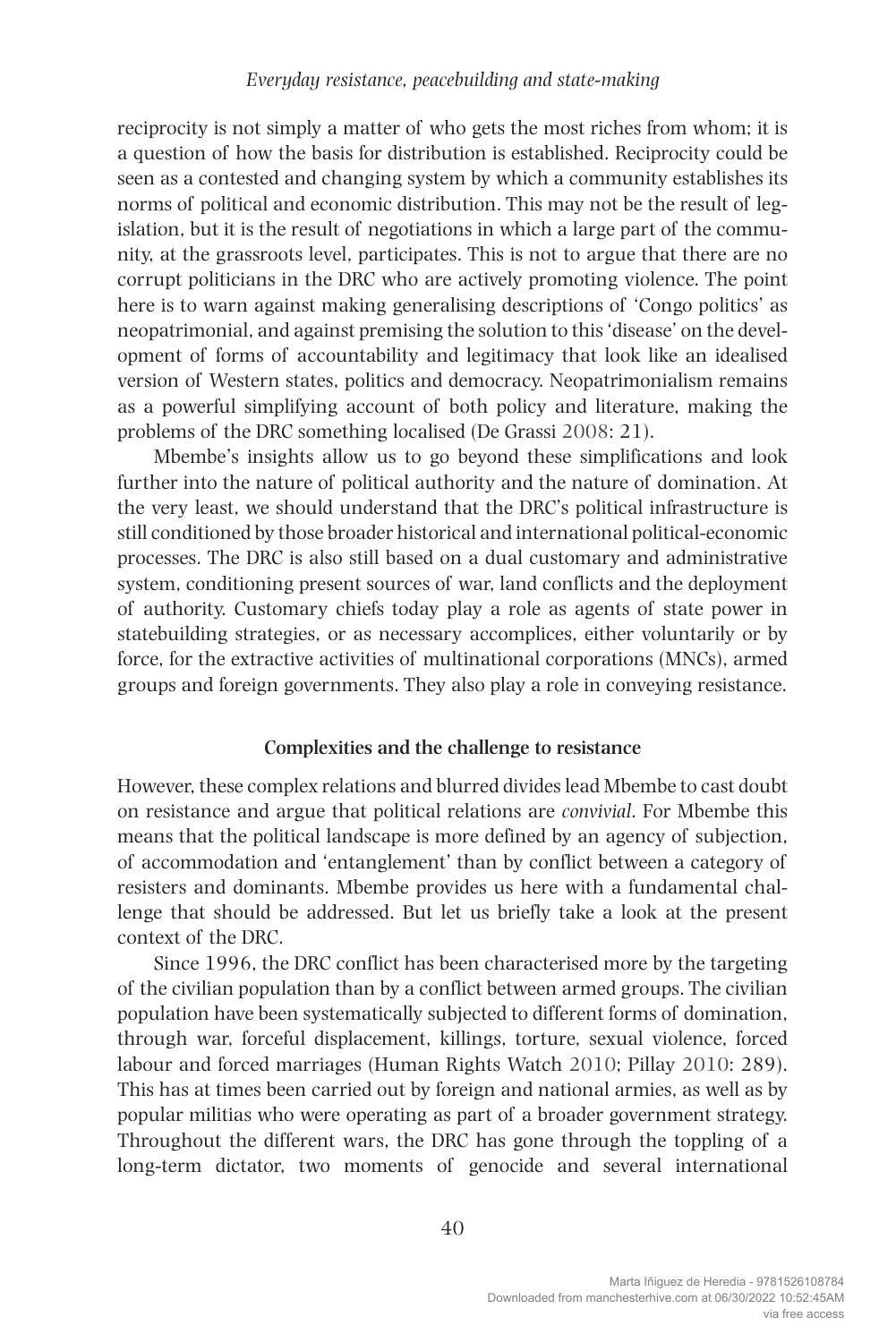interventions (by the African Union (AU), EU and UN). Although the most common strategy followed by the population against the war has been flight, civilians have actively participated in it in different roles, by either contesting or facilitating these forms of violence.

When Mbembe calls the African post-colonial political space an 'economy of death' and a 'regime of impunity', it partly resonates with the cacophony of events in the present DRC. What Mbembe wants to capture is, on the one hand, a condition, which is that of the nature of the political space in Africa as one that has become cohabited by those who kill and get killed; and, on the other hand, a sort of 'agency' of subjugation (Mbembe 2001: 11–8; 200–5). Killing and being killed are no longer the domain of any particular class or state agent or the domain of power. They are entangled, meaning actual, even intimate hybridisation between domination and subjugation.

The result, however, is an exaggerated theory of domination, or, as Judith Butler (1992) puts it, a sort of 'extravagant power'. While Mbembe rejects almost all social-theoretical concepts for doing violence to the nature of African politics, society and culture, his notion of domination as an inescapable desired 'masculine Thanatos' projects a vision of Africa that reproduces the assumptions he wants to challenge (Weate 2003: 39). Although this is a departure from earlier thinking, where he captured the fluidity of relationships, the modes of exercising domination and their subversion, here he is not only ignoring the capacity for insubordination within structures of domination but also the important relations of solidarity and mutual support that come to add to the relations of death and abuse  $^6$ 

Resistance in colonial and post-colonial times has tended to subvert the terms of such cohabitation. For example, Mamdani points out that whereas the colonial state apparatus relied on ethnic and religious authorities, 'one finds it difficult to recall a single major peasant uprising over the colonial period that has not been either ethnic or religious in inspiration' (1996: 24). Nzongola-Ntalaja also argues that resistance in colonial times emerged in the 'new structures that colonialism had itself created: colonial army, workers, camps and compulsory agricultural labour' (2002: 13). These analyses indicate the need to account for practices of resistance in the daily experience of relations of domination. Mbembe shows that relations of domination and resistance are not necessarily a story of good and bad, not even of the advance of an ethical agenda. This warning against simplifying an analysis of resistance leads to embracing the ambiguous realms in which relations of domination take place.

#### **Peacebuilding and state-making in Africa in the twenty-first century**

African states have generally been seen as the epitome of state failure. The DRC, along with Sierra Leone and Somalia, has featured prominently under this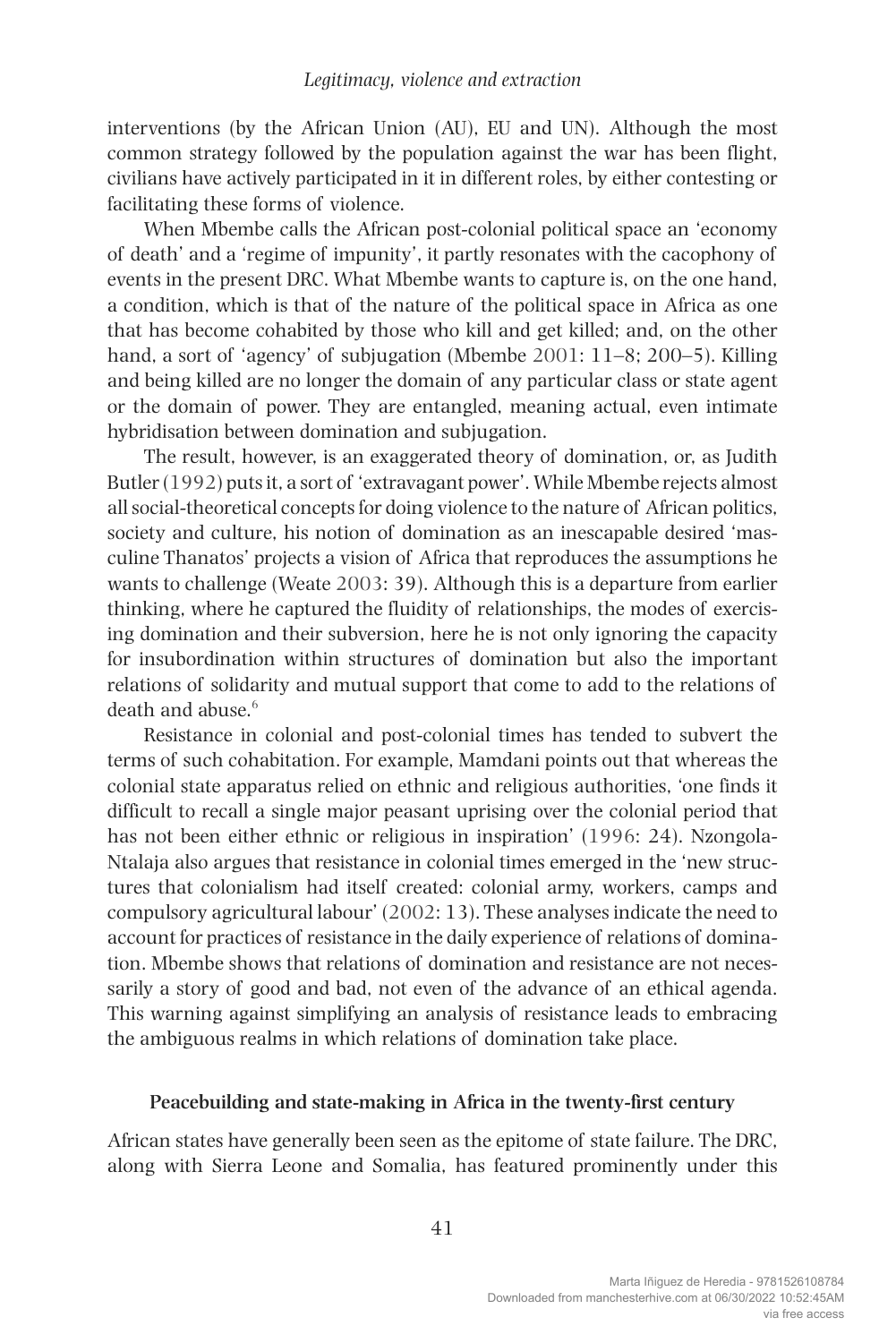paradigm (Rotberg 2003). In the DRC the claims to legitimacy to carry out peacebuilding strategies have been built on the claim that peacebuilders have the capacity and knowledge to build the state apparatus and to enable policies that serve the goals of peace, development and democracy. These practices have also tended to reproduce formulae of indirect and shared government rather than crystallising in the centralised bureaucratic authority that peacebuilding policies have as a model. Authority has been shared, whether as a way of extending state authority, as a way of fostering alliances or as a compromise in the light of external and internal pressures. The exercise of coercion and extraction has been undertaken by a myriad of state and non-state actors. Coercive practices have also ensued from the fact that, as Chapter 3 will show, war has been directed against the civilian population. This is not just a feature of contemporary African states; as Krasner argues, 'rulers have frequently departed from the principle that external actors should be excluded from authority' (1999: 8). This has been done through invitation, intervention or negotiation. Having outlined above a schema of what the practices of statebuilding are, this section contextualises how plurality and decentralisation in the exercise of authority, coercion and extraction take place in the DRC and links these to the ways in which the discourse of statebuilding provides a legitimating mechanism for those practices and their actors.

### *Sharing authority, sharing coercive and extractive capacity*

The forms of private indirect government that Mbembe speaks of have been a prominent way of asserting authority. This is particularly the case of the Kivus, where, aside from being a region that has traditionally been ruled through the power of customary chiefs, conflict is ongoing, adding a variety of actors that claim authority, coercive and extractive power. The DRC Government has shared means of coercion and tax extraction with armed groups, neighbouring countries and non-state actors. The UN and donors like the US and the UK have encouraged this option in order to have state representation in certain areas.

Both government and UN officials acknowledge that the presence of peacekeepers in those places where the Government is not present acts as a form of state authority.<sup>7</sup> It is not uncommon to see multinational corporations, international non-governmental organisations (INGOs), UN mission representatives, the Forces Armées de la République Démocratique du Congo (FARDC) and poorly equipped government officials undertaking what could be seen as state functions. They patrol, provide civil order, tax the population, build infrastructure and provide arbitration, amongst other things. As Raeymaekers, Menkhaus and Vlassenroot state, 'the post-election security predicament in the DR Congo […] combines elements of non-state governance such as military control over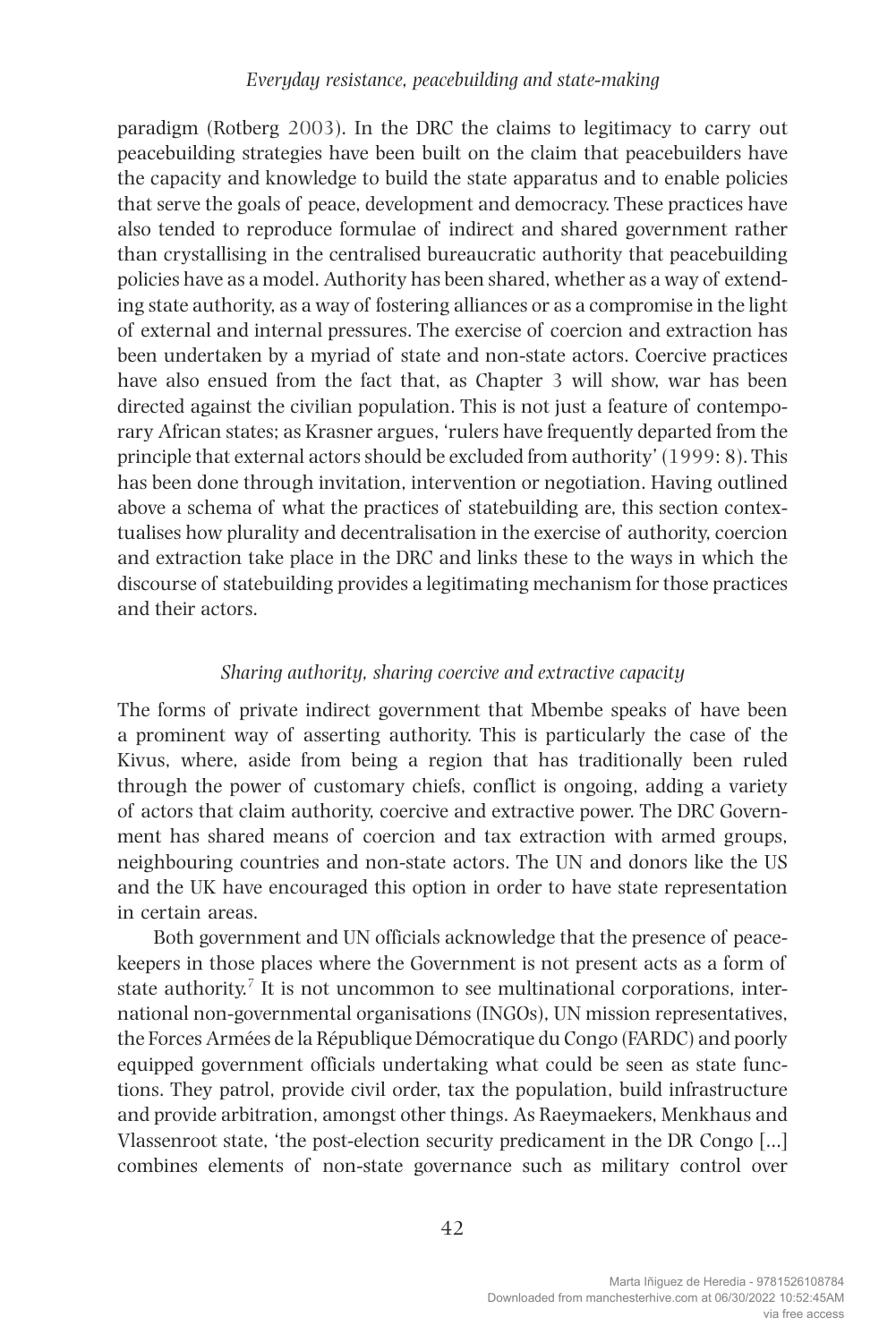resources and cross-border regulation' (2008: 16). Hence, as shown in later chapters, they become targets of resistance.

For instance, peace agreements, encouraged by donors, have granted the National Congress for the Defence of the People (CNDP) – a Rwandan-backed armed group operating from about 2006 to 2010 – decision-making power in the Tripartite agreement to return refugees to the region.<sup>8</sup> Although the DRC is the signatory to these agreements with the UN High Commission for Refugees (UNHCR) and the governments of Tanzania and of Rwanda, it was the CNDP that represented the DRC Government. In a US embassy cable, Ambassador Garvelink reported that

A UNHCR official candidly said that the Congolese delegation had signed the Tripartite 'for the gallery' and that much of the refugee return process was 'out of the government's control' – overseen by the CNDP parallel administration, which the official suggested would become even more entrenched following the recent GDRC [Government of the DRC] cabinet reshuffle which excluded the CNDP. (2010, para. 7)

This statement represents the widespread acknowledgement of Rwanda's presence in Eastern DRC. It also shows that there are different statebuilding projects taking place simultaneously, each having a difficult relationship with the promotion of peace and stability in the region (Shepherd 2010). However, more than a political compromise, in so far as this geopolitical social engineering is activated under the premise that the alternative is war, it is coercive. And in so far as it has an impact on land access and local political representation, it also has an extractive effect.

Shared authority is seen in cases where public authority has been left to multinational corporations. This was the case of Anvil Mining operations in the village of Kilwa, Katanga.<sup>9</sup> Most villagers worked for the company, which operated as a de facto government. When in 2004 villagers revolted against the mining company, they created a poorly armed group to start looting the mine. Their reason was that the mine was not providing the village with jobs. The company had expelled most local workers except for the security guards. Anvil Mining in this case retaliated by flying the army into the village and massacring up to 100 people. Although this case caused outrage, not only due to the number of dead, but also due to how the MNC–army link operated as a despotic government, the strategy of allowing companies to operate as de facto governments is still in place.

In Twangiza, South Kivu, for example, the MNC Banro is the de facto government (Banro Representative 2010). The old town was on the site of a gold deposit that Banro wanted to mine. Negotiations with the customary chief and the mediation of a non-governmental organisation (NGO) whom Banro's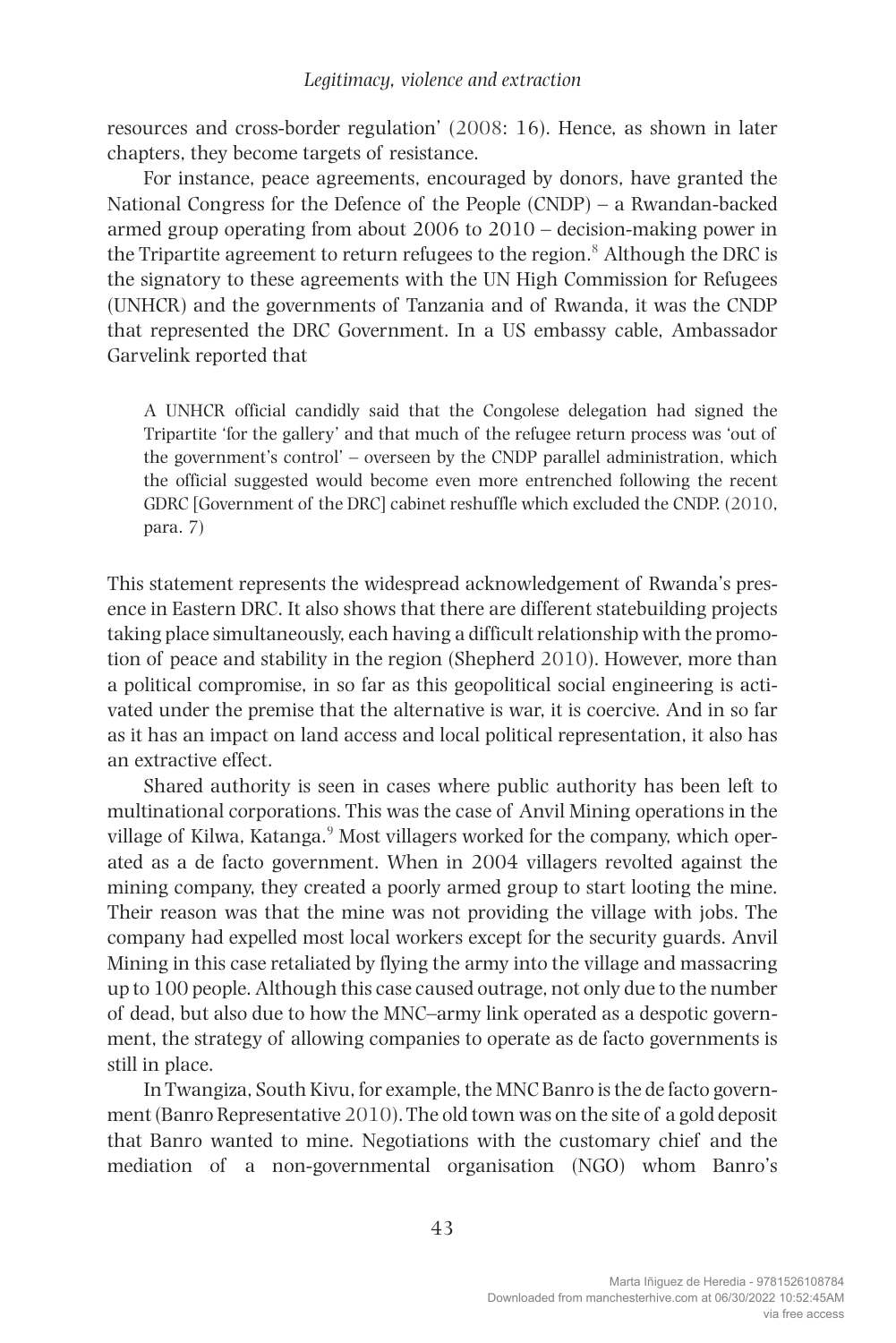representative was not allowed to name resulted in the moving of residents to a newly built town a few kilometres away from the old one. This is nothing new in the DRC, whose 'trinity' of colonial authority was exercised by the state, the corporation and the Church (Turner 2007: 28). However, in the context of war, mining companies take on special security roles (Hönke 2012). These roles include putting in place an indirect form of government by providing services to the population such as patrolling operations, recruitment of private security and cooperating with government intelligence agencies to assure civil peace.<sup>10</sup> This is actually promoted by international agencies, especially international financial institutions and MONUC/MONUSCO, which seek to reconstruct state sovereignty that is able 'to legitimize deals with foreign firms and creditors' (Dunn 2001: 53). This strategy also 'leaves in place an interlocutor who acknowledges debts and provides a point of contact between foreign state officials and strongmen' (William Reno cited in Dunn 2001: 53). Still, the result is the plural constitution of political authority.

Authority is inseparable from its coercive and extractive capacity. As detailed more extensively in Chapter 3, the clearest example is the power-sharing agreements that came out of the 2002 Sun City agreements. Those who gained seats in government were not only warring parties but also those who had spoiled most resources during the war (UN Panel of Experts 2001). There has also been a policy ever since these agreements of reintegrating armed groups into the army but deploying them in the same areas where they had been operating before. This has officialised their tax levying, mine exploitation and informal order maintenance in those localities. This has been the case of the FDLR in the area of Shabunda in 2002, or the CNDP in 2007.

The military operations that have taken place since 2009 as an invigorated strategy against armed groups have had ambiguous effects in relation to the restoration of state authority. On the one hand, military operations have had the effect of giving the FARDC increasing control over mining (Global Witness 2010b). On the other hand, this is a sign of Rwandan interventionism. As Map 1.1 shows, FARDC has control of the greater number of mines. However, as many of the FARDC deployments in control of the mines are in fact ex-CNDP troops, these continued to serve the CNDP structure until recently and have continued to grant Rwanda access to mineral exploitation (UN Group of Experts 2012a, 2012b, para. 141).

These arrangements are certainly a feature of the political compromises necessary to end war, but they also go hand in hand with the strategy of deploying the military and police as a representation of state authority which has also largely been encouraged by the UN and DRC's main donors. The FARDC has been identified as the biggest human rights abuser, yet the consequences of having them deployed among the population are left for the population to deal with. Populations are claimed to give consent to this form of authoritarianism, to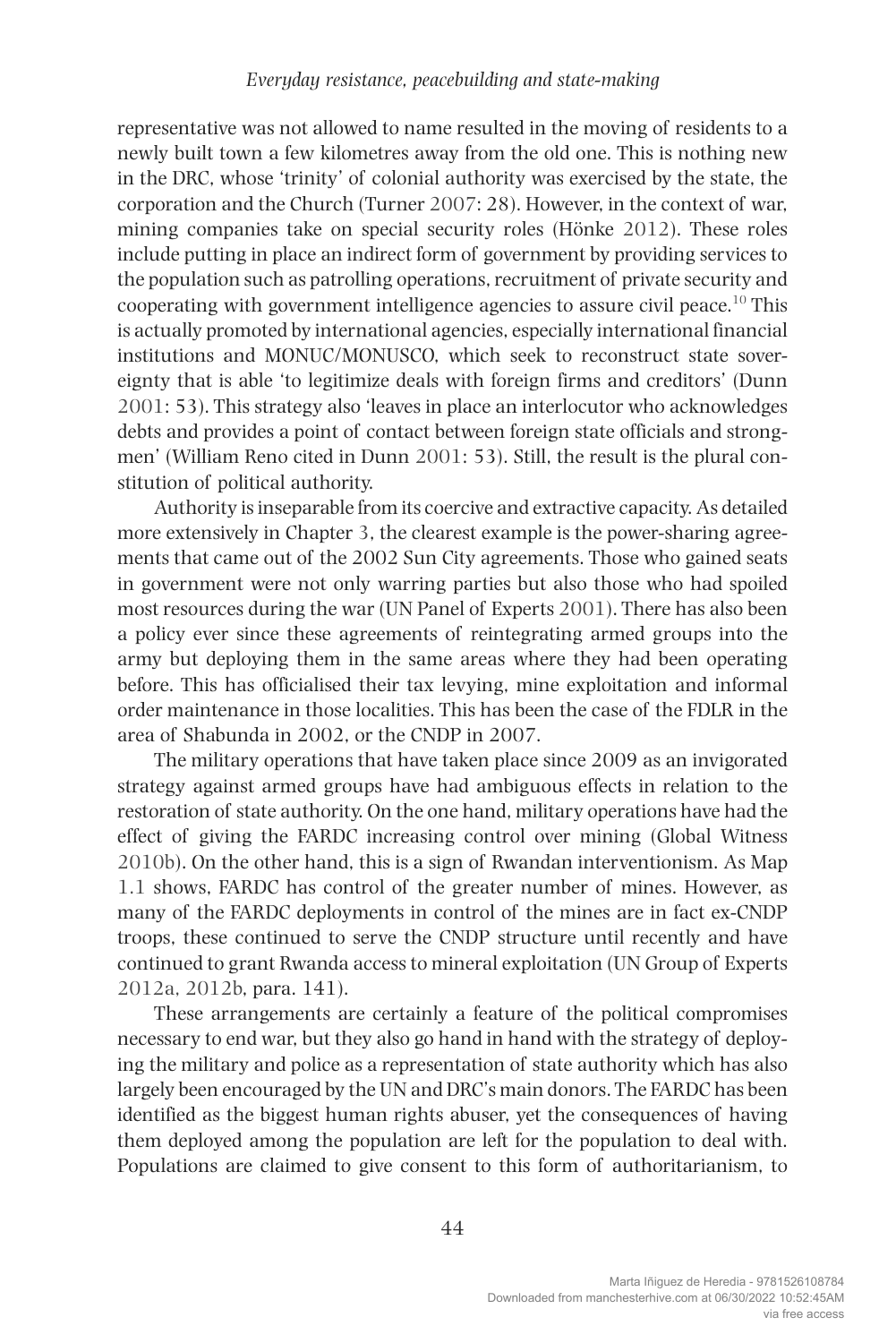

*Map 1.1* Democratic Republic of Congo: presence at mine sites of armed groups and other entities

Source: Humanitarian Information Unit, US Government  $(2016)^{11}$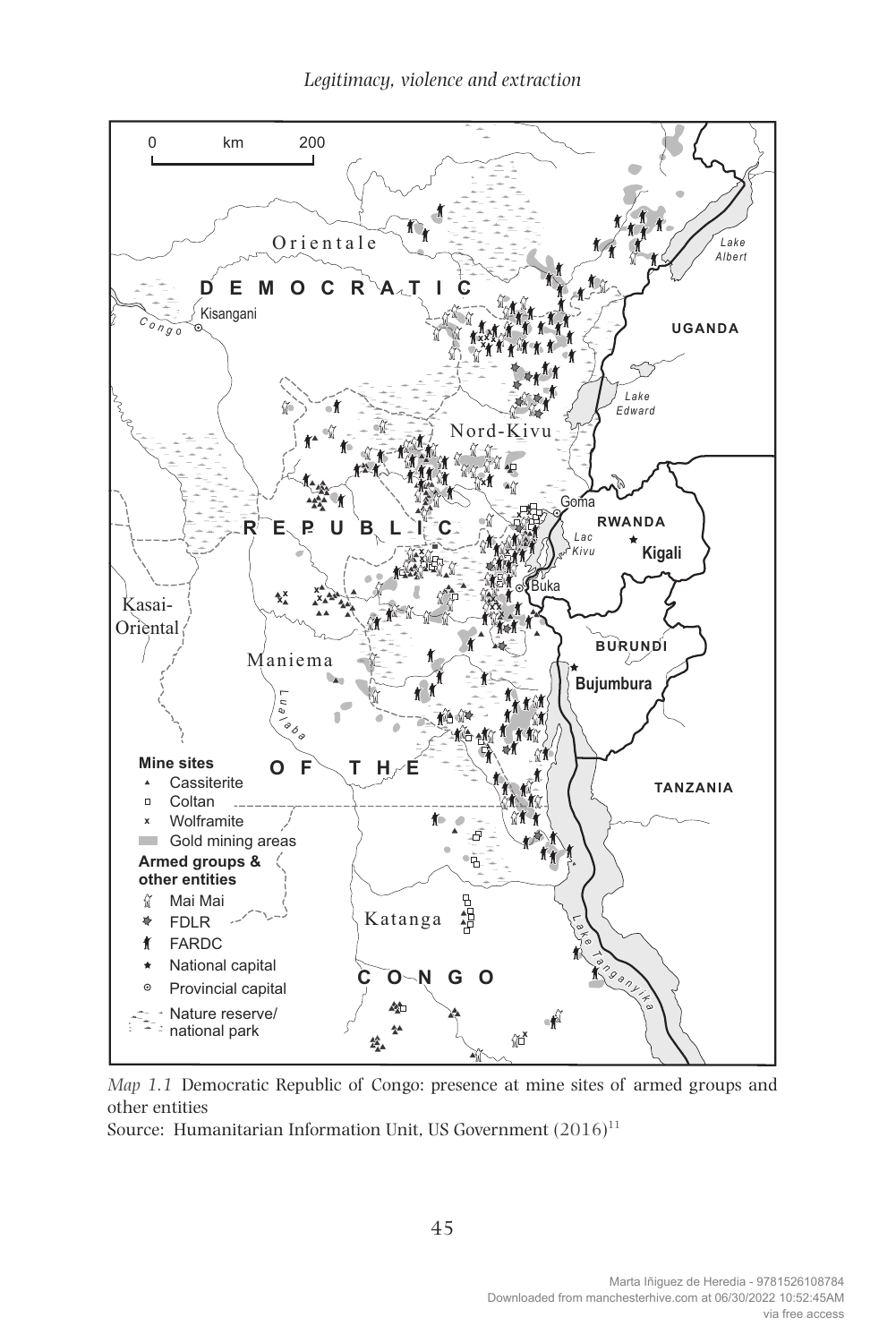which the general response is either to negotiate or to resist. This is not a parallelstate order but the one on which statebuilding in the DRC rests. Certainly, when the state is not particularly present, state agents and those on which consent is claimed can and do subvert roles. As is observed in Chapter 7, this means that subordinate classes might use the opportunity to enter into exchanges to mutually benefit from this relation, just as much as those representing authorities might use the opportunity to garner their support.

## *High modernism as legitimacy*

The authority of statebuilding stems from a discourse that defines it as the process necessary to foster peace, promote democracy and enable economic development after conflict. Embedded in this discourse is a claim that asserts the knowledge and capacity for undertaking the task of statebuilding in addition to decision-making. This discourse portrays the state as an institution of protection and social change. On the one hand, war, oppression and poverty are the effect of state failure; on the other hand, the state is the embodiment of liberty, peace and development. These two premises have provided a sort of auto-generated legitimacy to statebuilders, making the state and their interventions public goods in themselves. Scott's vision of statebuilding as 'high modernism' fits here in that it is primarily a 'faith' and a 'belief '. In Scott's words, high modernism is:

the belief in the capacity of technicians and engineers to design and implement comprehensive new forms of living and production that would be superior – that is, more 'progressive', productive, healthy, and humane to anything thus far devised. (1999: 284)

Nevertheless statebuilding provides neither protection nor social change in the form that is stated. Chapter 4 will show how this failure gives way to a blame exchange between the DRC Government and the MONUC/MONUSCO. What is important to remark on here is that the discourse plays two important functions in terms of legitimacy: (1) it turns statebuilding into authority without the need for popular consent; and (2) it maintains legitimacy in the face of failure (Heathershaw 2008). To undertake statebuilding for the maintenance of international peace and security and for the protection of the population does not need negotiation or consent from the population. Since about 2010 in the Kivus an increased militarisation of the region, a subsequent increase in violence towards the civilian population and the fostering of networks of patronage against economic development mean that the effects of military/corporate rule are externalised onto the population while leaving few mechanisms of accountability standing.

Statebuilders, whether national or international, have no illusions that a *Keynesian*-type state will be built in the DRC in the near future, nor that their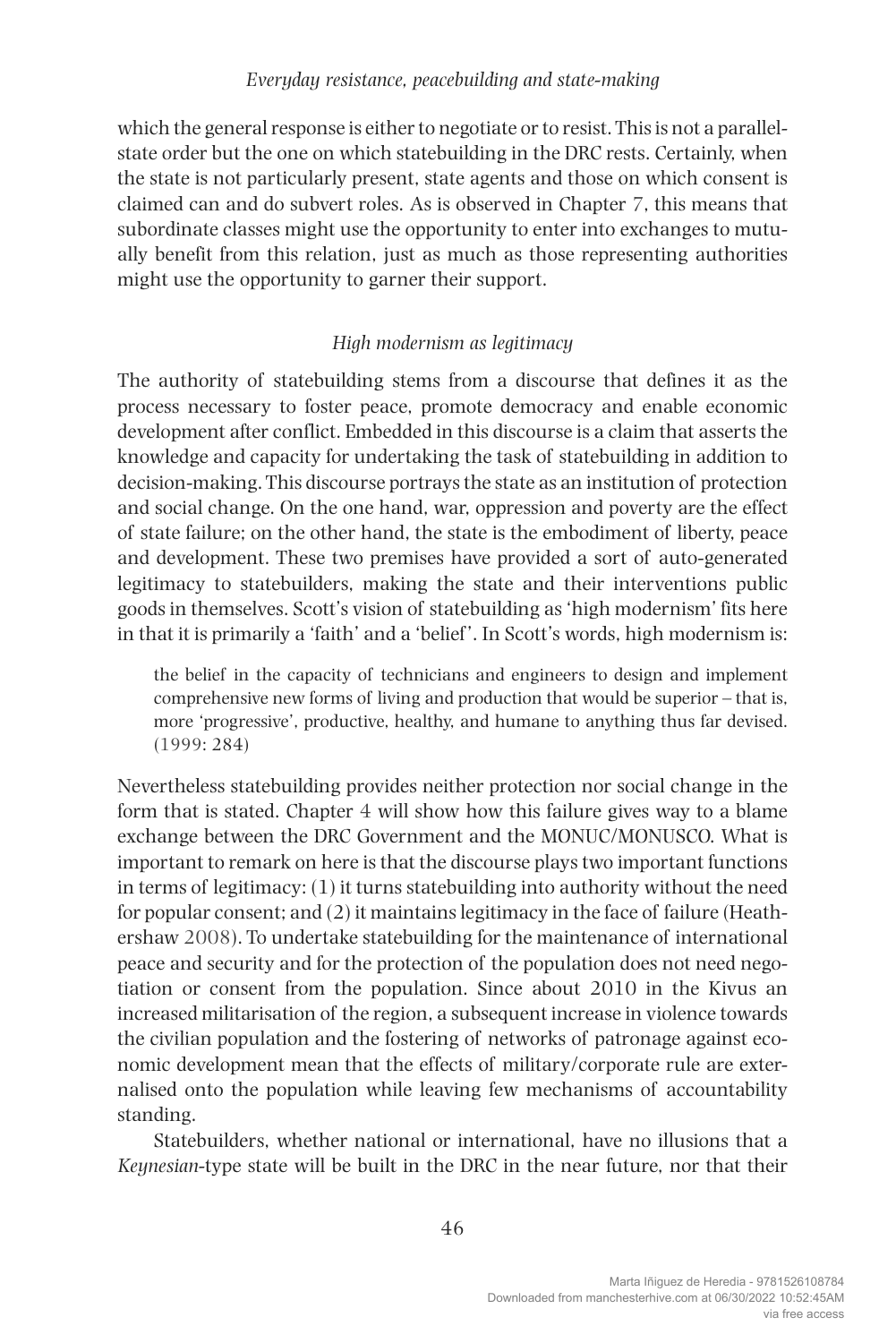own practices are totally representative of what is stated in policy documents. A MONUC officer put it succinctly:

Our main focus is to build the minimum necessary for institutionalisation – the state will take 50 or 100 years to function. Civil society needs to play an advocacy role and also be a partner for reconstruction. We also need to rebuild the morale. (MONUC Political Affairs Officer (no. 7) 2009)

This is representative of a discourse that is deployed as an authority claim but that externalises any failures or blames onto the actual target. In this sense, the DRC is an instance of a pattern rather than an exception. Defining the problem as the lack of the state allows the solution to be defined in both technical and ethical ways. The technocraticism infused in statebuilding is also based on an ethic of 'doing something'. As Chandler argues, '[t]his simplistic focus sets up an interventionist discourse where western governments are seen to have the solution to problems of non-western states and where any western government action, regardless of its outcome, can generally be portrayed as better than acquiescence and passivity' (2003: 305). The underlying construction of local inadequacy simultaneously reifies an image of international responsibility, knowledge and capacity.

These practices are part of a logic of state authority assertion as much as a practice of domination. These aspects identify post-conflict statebuilding as a combination of the micro-politics of the DRC, the politics of the region and the politics of post-conflict statebuilding. This interaction reflects factors of historical continuity and change. How they are present through governing arrangements, proxy wars and UN-supported military operations leads us to contextualise *how* these practices take place. One of the distinctive features is that centralisation of authority, of coercion and extraction is not as central as the management of state authority throughout the territory is. However, this opens new sources of violence and does not always guarantee the extension of state authority. In this regard, the discourse of protection and social change provides a stronger mechanism for legitimacy, even in the face of failure, than popular consent does.

#### **Ambiguity and pluralism in peacebuilding and resistance**

This chapter has consolidated three key ideas that run through the book. Firstly, that peacebuilding is a process of asserting, consolidating and exercising state rule through coercive and extractive practices under a claim to legitimacy. This takes the form of improvised discharge and peacebuilding becomes mediated by multiple actors that create plural authority. Its discourse of social change and protection provides a way to claim legitimate authority. Secondly, the chapter has highlighted that resistance is rooted in the coercive and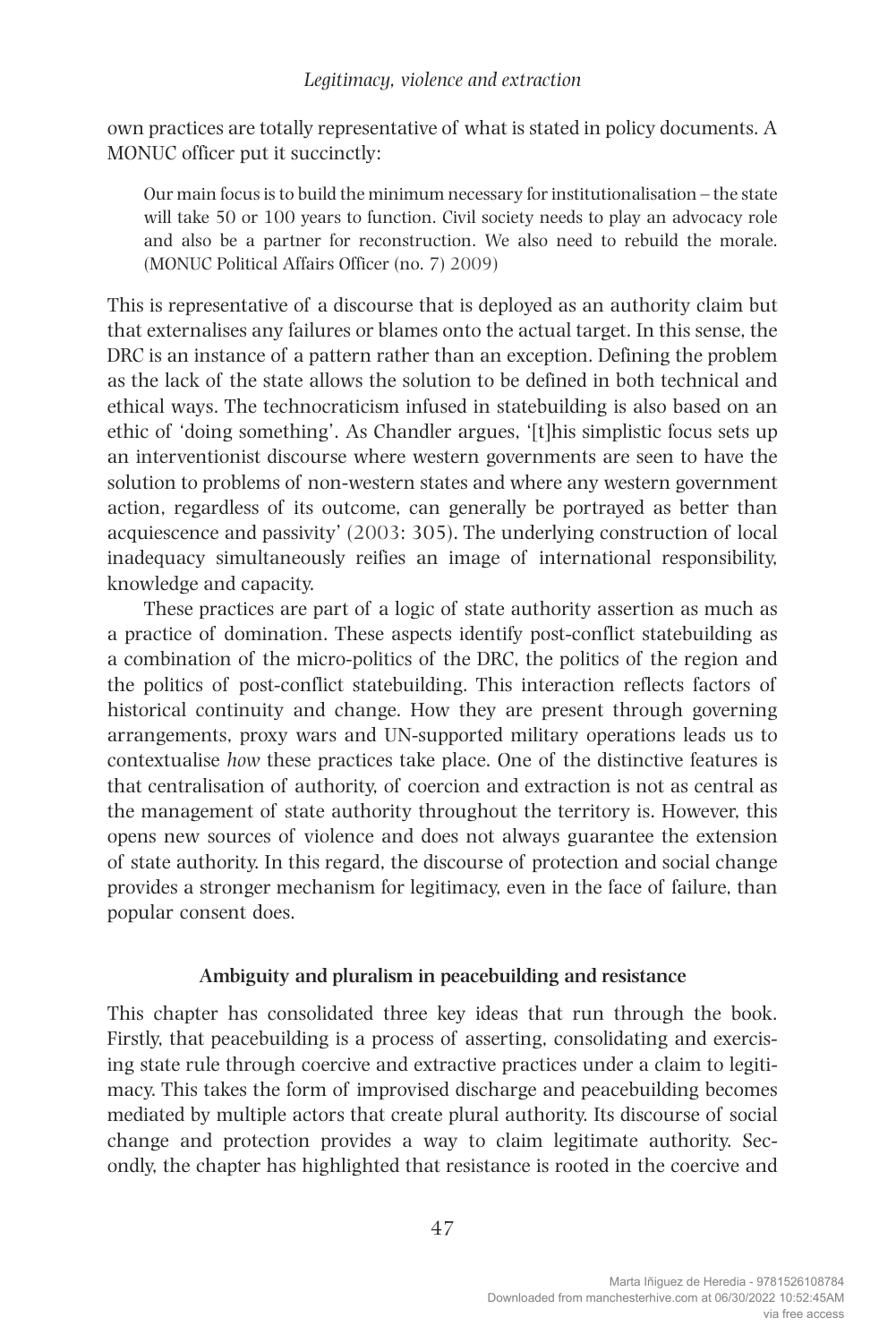extractive practices embedded in the exercise of state rule and the assertion of state authority. The outcome of the peacebuilding process is not increasing rights and fostering of development but the externalisation of violence and of political agendas onto the population. Finally, and most importantly, the relationship between statebuilding and resistance speaks of a historically contingent process rather than a dynamic of liberal/international statebuilding and local resistance.

A critical reading of historical-sociological accounts of state formation, especially from an Africanist perspective, has provided the theoretical standpoint from which to observe how the nature of the political context determines practices of resistance. To this extent, practices of violence and extraction refer to patterns in state-making. However, it has been highlighted that not only concentration of coercive means and accumulation account for statebuilding. Following Mbembe, it has been shown that management, distribution and sharing can provide further coercive and extractive power and a way to exercise state authority. The claim to legitimacy and symbolic capital allows for these practices to be carried out under the premise of necessity and civilian protection.

The context of power relations in which multiple statebuilding projects coalesce impinges on resistance. Plural forms of domination give rise to a series of resistance strategies that make resistance heterogeneous. The internationally led programmes under which government and NGOs operate do not reproduce a different structure of authority or a different type of resistance. Zürcher (2011) sees this as 'the local' being imposed on 'the international'. But, as we have seen, it is more that these two spheres (international and local) do not provide adequate analytical categories for studying resistance or statebuilding. There is no 'international' statebuilding as an outcome. The insight that the DRC provides in this perspective is that peacebuilding is not so much a 'hybrid' of international and local agency as it is a process of state reconstruction that reflects the co-constituted nature of any given political institution and order in world politics.

This resonates with an everyday framework of resistance. The use of everyday theory in peace and conflict studies has been done to theorise the ways in which local practices have subverted internationally led policies. The tradeoff has been the loss of significant historical and sociological depth, not only in regard to the state-making process but also in regard to the political spaces where these processes have taken place. As such, if the everyday framework is to be fully applied, it would have to respond to the nature of statebuilding not as an international policy but as a process entangled in the historicity of Africa, muddled by ambiguities, improvisations, continuities and changes. The everyday framework would have to live up to the challenge of a 'chaotically pluralistic' political space and even become an insight into it.